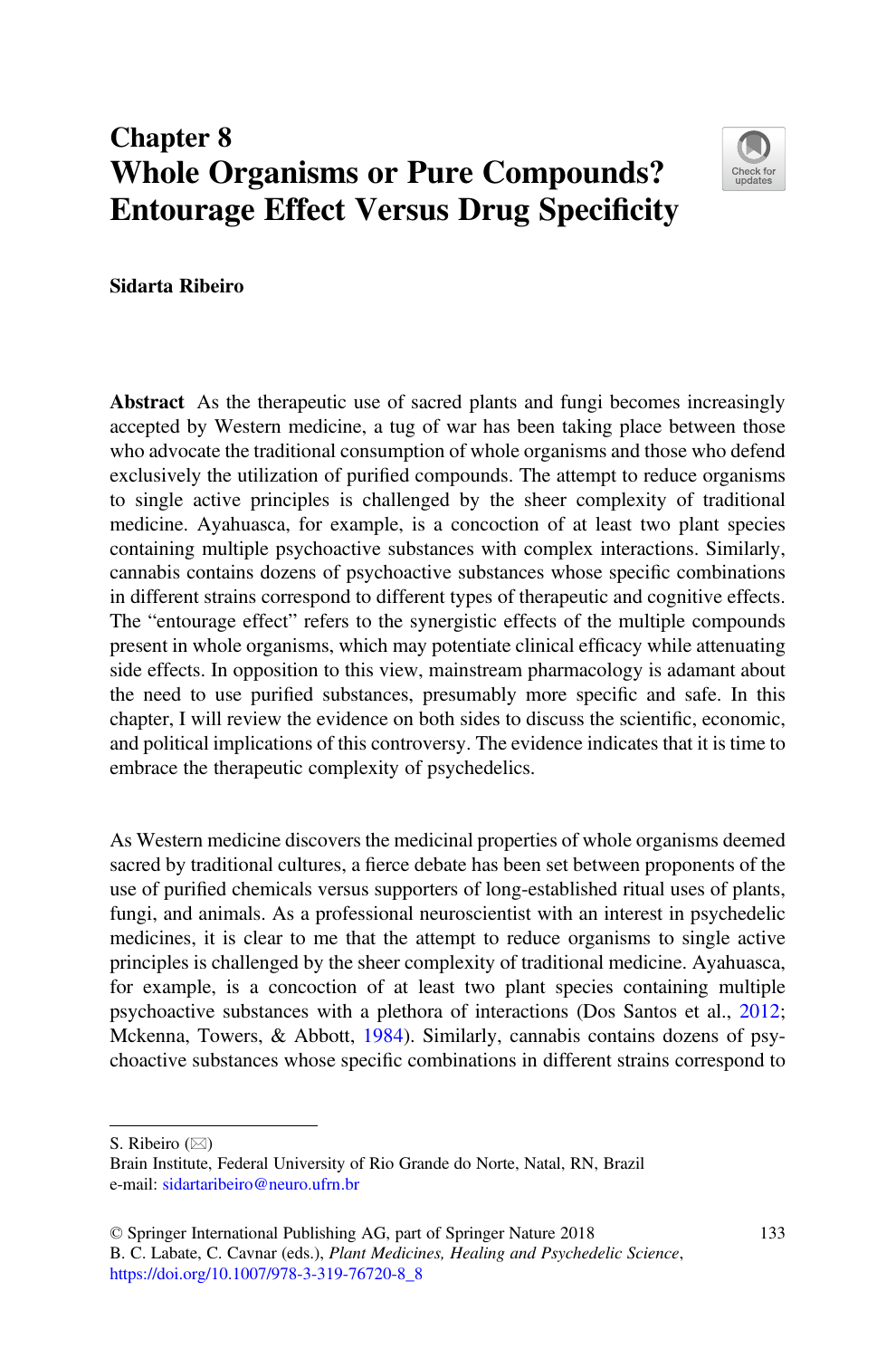distinct types of therapeutic and cognitive effects (Mechoulam, Hanus, Pertwee, & Howlett, [2014](#page-13-0)). Is there a scientific basis for believing that single molecules are more useful for medicinal purposes than mixtures?

## Pharmacopeia of a Single Plant: The Case of Cannabis

Much as the hundreds of dog breeds coevolved with humans in a genetic race for the satisfaction of quite specific human needs (Kekecs et al., [2016;](#page-12-1) Parker et al., [2017\)](#page-13-1), cannabis coevolved with humans so as to satisfy a wide variety of therapeutic, recreational, and religious needs (Guy, Whittle, & Robson, [2004](#page-11-0); Pollan, [2001\)](#page-14-0). There are over 700 strains of cannabis (Gloss, [2015](#page-11-1); Sawler et al., [2015\)](#page-14-1), each with characteristic concentrations of hundreds of substances of therapeutic interest, such as cannabinoids, terpenes, and phenols (Andre, Hausman, & Guerriero, [2016;](#page-9-0) Formukong, Evans, & Evans, [1988;](#page-11-2) Gertsch, Pertwee, & Di Marzo, [2010](#page-11-3)). Dozens of cannabinoids have medicinal properties (Izzo, Borrelli, Capasso, Di Marzo, & Mechoulam, [2009;](#page-11-4) Radwan et al., [2008\)](#page-14-2). Tetrahydrocannabinol (THC), until recently the most studied cannabinoid of cannabis, possesses enormous therapeutic potential, with preliminary or advanced empirical evidence regarding a wide range of diseases, such as multiple sclerosis (Rekand, [2014](#page-14-3); Zettl, Rommer, Hipp, & Patejdl, [2016](#page-15-0)), ischemia (Zani, Braida, Capurro, & Sala, [2007\)](#page-15-1), Alzheimer's disease (Aso, Sanchez-Pla, Vegas-Lozano, Maldonado, & Ferrer, [2015;](#page-9-1) Cao et al., [2014](#page-10-1); Yu et al., [2016](#page-15-2)), lateral amyotrophic sclerosis (Weber, Goldman, & Truniger, [2010\)](#page-15-3), anorexia (Lewis & Brett, [2010;](#page-12-2) Verty et al., [2011](#page-15-4)), Parkinson's disease (van Vliet, Vanwersch, Jongsma, Olivier, & Philippens, [2008](#page-15-5)), diabetes (Gallant, Odei-Addo, Frost, & Levendal, [2009\)](#page-11-5), cystic fibrosis (Bregman & Fride, [2011\)](#page-10-2), chronic and neuropathic pain (Cannabis-based Medicines, [2003;](#page-10-3) Johnson et al., [2010;](#page-12-3) Johnson, Lossignol, Burnell-Nugent, & Fallon, [2013\)](#page-12-4), and epilepsy (Maccarrone, Maldonado, Casas, Henze, & Centonze, [2017](#page-12-5)). Another very promising recent advance occurred in cancer; we now know that cannabinoids are useful in onco-therapy, not only to alleviate anxiety, pain, lack of appetite, and sleep due to chemotherapy or radiotherapy (Abrams, [2016](#page-9-2)) but also for their potent antitumor properties (Guzman, [2003;](#page-11-6) Huff & Chan, [2000](#page-11-7); Ladin, Soliman, Griffin, & Van Dross, [2016;](#page-12-6) Lombard, Nagarkatti, & Nagarkatti, [2005](#page-12-7)).

A major recent breakthrough revealed THC as a contender for holding the biggest promise of cognitive restoration for the aging human population. The study showed that chronic THC treatment reverses cognitive decline in older mice, restoring learning ability to the levels of young animals (Bilkei-Gorzo et al., [2017\)](#page-9-3). THC treatment also restored synaptic plasticity to the levels typical of young animals, with a concomitant rescue of plasticity-related mRNA and protein levels and increase in the density of dendritic spines (Bilkei-Gorzo et al., [2017](#page-9-3)). The study showed further that adolescent mice are cognitively impaired after the same treatment, due to excessive plasticity. While it becomes increasingly clear why the early and excessive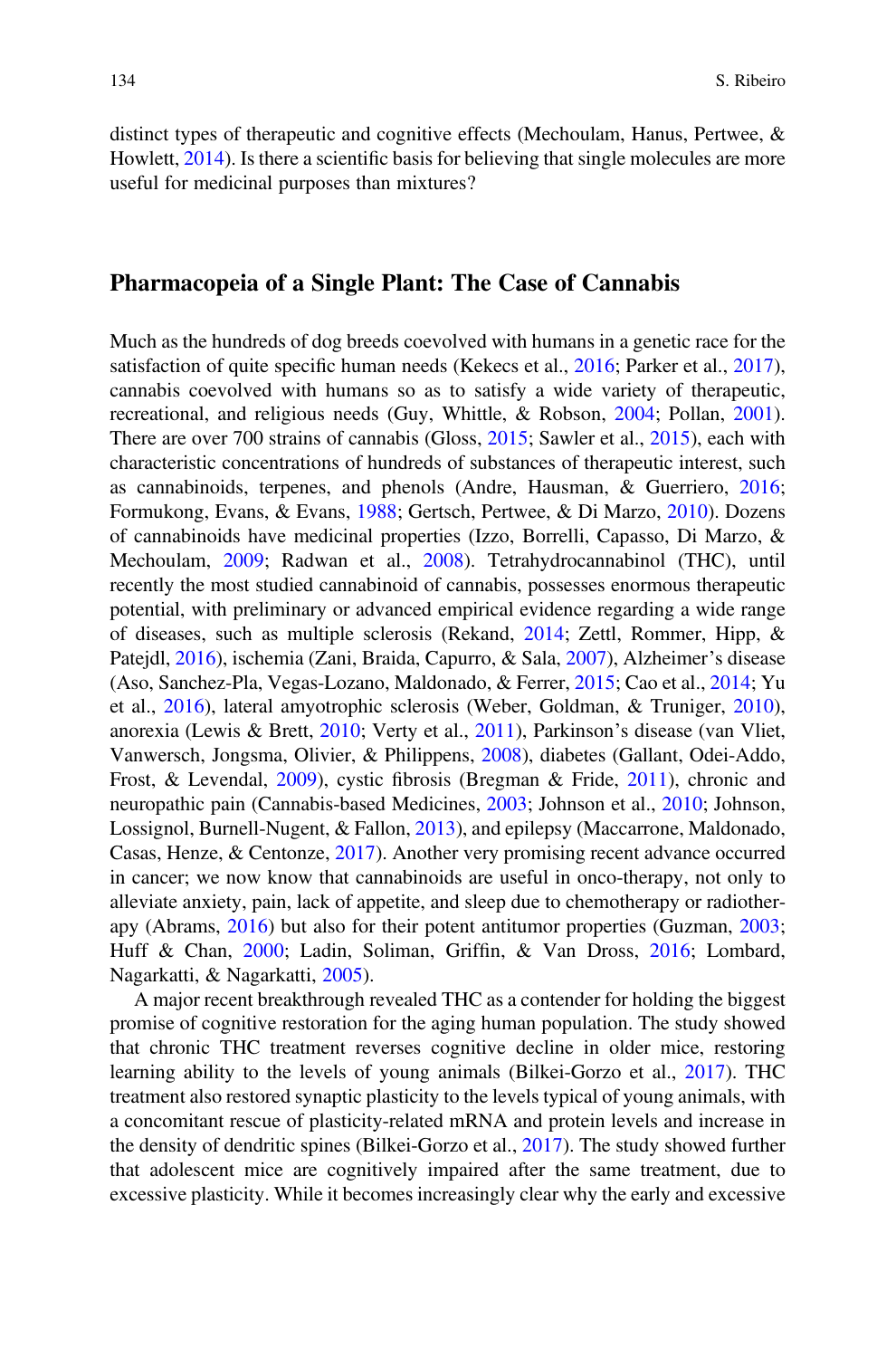use of cannabis is ill-advised (Farnsworth, [1976](#page-10-4); Schmits & Quertemont, [2013\)](#page-14-4), cannabis strives to supplant the cane as the elder's best friend.

Part of the resistance to cannabis as medicine relates to its great potential to replace or substantially change current therapies. Patients with epilepsy, Parkinson's disease, neuropathic pains, and several other illnesses treatable by cannabis are often refractory to medications presently available for medical prescription (Ohtsuka, Yoshinaga, & Kobayashi, [2000\)](#page-13-2). This problem is clinically addressed by increasing medication doses, leading to higher risks of side effects, which may include cardiac or respiratory arrest (Hookana et al., [2016](#page-11-8)). In contrast, cannabinoid medications are very safe to use, since there are no cannabinoid receptors in neurovegetative centers (Hu & Mackie, [2015;](#page-11-9) Moldrich & Wenger, [2000](#page-13-3); Tsou, Brown, Sanudo-Pena, Mackie, & Walker, [1998\)](#page-15-6).

The main psychological deficit acutely caused by cannabis intake is an impairment of working memory (Fadda, Robinson, Fratta, Pertwee, & Riedel, [2004\)](#page-10-5). Interestingly, the scientific basis for the use of cannabis to treat a variety of diseases related to excess or inadequate neuronal synchronization, such as epilepsy, Parkinson's disease, Tourette syndrome, and chronic and neuropathic pain, is probably related to the same biological property that impairs working memory in a dose-dependent manner: the capacity of cannabinoids to desynchronize neuronal activity (Robbe et al., [2006\)](#page-14-5). Working memory impairment is mostly related to THC and can be avoided by mixing it with other cannabinoids and terpenes (Cannabisbased medicines, [2003](#page-10-3); Johnson et al., [2013;](#page-12-4) Koehler, [2014;](#page-12-8) Maccarrone et al., [2017;](#page-12-5) Patti, [2016](#page-13-4); Rekand, [2014;](#page-14-3) Sastre-Garriga, Vila, Clissold, & Montalban, [2011;](#page-14-6) Zettl et al., [2016](#page-15-0)), as typically for in natura cannabis (Russo, [2011\)](#page-14-7). The antidepressant effects of cannabis (de Mello Schier et al., [2014](#page-10-6); Jiang et al., [2005\)](#page-11-10), as well as its use to mitigate the consequences of stroke (Bravo-Ferrer et al., [2017](#page-9-4)), are likely related to its role in the induction of neurogenesis (Avraham et al., [2014;](#page-9-5) Jin et al., [2004;](#page-12-9) Xapelli et al., [2013\)](#page-15-7).

#### Plants United, Entourage of Molecules

The understanding of the medicinal use of whole organisms is greatly illuminated by the notion of *entourage effect*, a term coined by chemists Raphael Mechoulam and Simon Ben-Shabat to refer to the cooperative effects of the multiple compounds present in whole organisms that may potentiate clinical efficacy while attenuating side effects (Ben-Shabat et al., [1998\)](#page-9-6). One clear example of such entourage effect is the additive effect of cannabidiol (CBD) and THC, two main constituents of cannabis, in the enhancement of radiotherapy for the treatment of glioma (Scott, Dalgleish, & Liu, [2014](#page-14-8)). Cooperative effects also link cannabinoids to the perfumed organic compounds called terpenes. Chemically similar to cannabinoids and abundant in cannabis, these substances can facilitate the passage of chemicals through the blood-brain barrier and counterbalance memory deficits induced by THC (Russo, [2011\)](#page-14-7).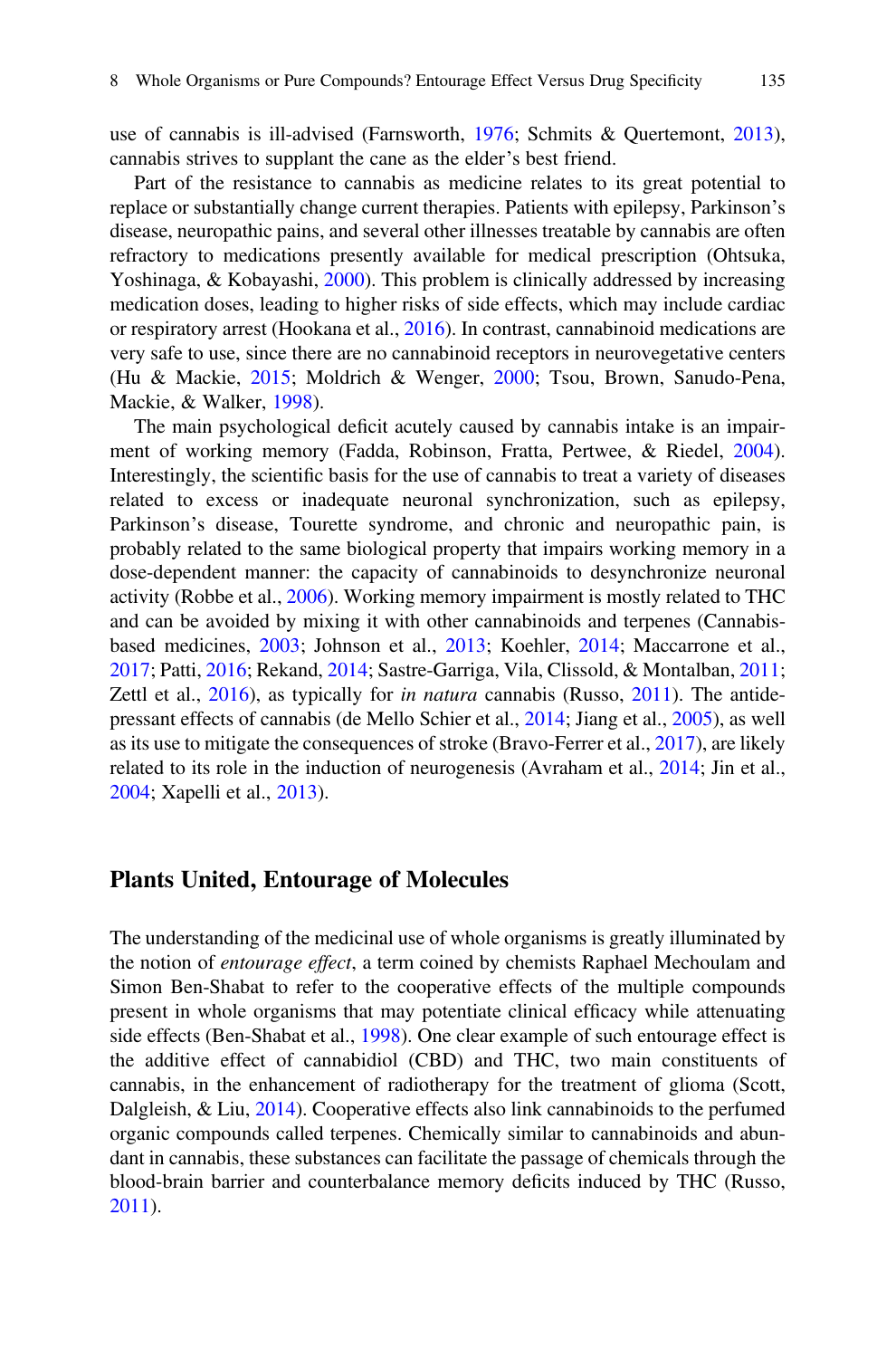From the psychiatric point of view, CBD and THC have very different and, in fact, complementary effects (Fadda et al., [2004](#page-10-5); Morgan, Freeman, Schafer, & Curran, [2010;](#page-13-5) Morgan, Schafer, Freeman, & Curran, [2010](#page-13-6)), with relaxation and sedation following CBD intake and excitation following THC intake. CBD is anxiolytic and antipsychotic, while THC is anxiogenic and pro-psychotic (Fakhoury, [2016;](#page-10-7) Sherif, Radhakrishnan, D'Souza, & Ranganathan, [2016;](#page-14-9) Zuardi et al., [2012\)](#page-16-0). In isolation and at high doses, these substances may have negative health effects, especially for people in key populations (Di Forti et al., [2009](#page-10-8)). On the other hand, the presence of both compounds in cannabis results in a buffered effect that is anything but unsafe from the patient's perspective (Silva, Balbino, & Weiber, [2015](#page-14-10)).

## Did Science Finally Catch Up with the Traditional Shamans?

Is cannabis beneficial? Is cannabis dangerous? Should we legalize cannabis? The absurdity of these questions can be exposed by performing an apt substitution: Are dogs beneficial? Are dogs dangerous? Should we legalize dogs? We must not forget that the traditional use of whole organisms such as cannabis coevolved with the plant itself (McPartland & Guy, [2004](#page-13-7); Pollan, [2001](#page-14-0)). Cannabis was probably used in the first rope, cloth, paper, and medicine. The Ebers Papyrus of Ancient Egypt (~1550 BC) contains a prescription of cannabis for inflammation (Dawson, [1934\)](#page-10-9). We now know that the plant contains several anti-inflammatory substances (de Lago, Moreno-Martet, Cabranes, Ramos, & Fernandez-Ruiz, [2012](#page-10-10); Fabisiak & Fichna, [2017;](#page-10-11) Liu, Fowler, & Dalgleish, [2010](#page-12-10); Molina-Holgado et al., [2003;](#page-13-8) Nagarkatti, Pandey, Rieder, Hegde, & Nagarkatti, [2009](#page-13-9); Zurier, [2003](#page-16-1)). The "Siberian Ice Lady," a beautifully tattooed mummy from the fifth century BC, discovered in 1993 in the Russian Altai Mountains near the borders of China, Mongolia, and Kazakhstan, was found with a pouch of cannabis at the rich burial site. The mummy also had a primary tumor in her right breast, with signs of metastasis (Letyagin, Savelov, & Polosmak, [2014\)](#page-12-11). Could the "Siberian Ice Lady" have used cannabis to treat cancer? In the past 17 years, biomedical research has shown that cannabinoids have antitumoral effects in breast cancer and a variety of other cancer types, including glioma, lung, colon, liver, skin, prostate, thyroid, and pancreatic cancer (Ladin et al., [2016\)](#page-12-6).

The artificial selection of cannabis, performed widely in central Asia in the past 6000 years both north and south of the Himalayas, led to strains characterized by cannabinoid mixtures, rather than strains dominated by a single cannabinoid (Elsohly & Slade, [2005;](#page-10-12) Fetterman & Turner, [1972\)](#page-11-11). We know now that an extract of the entire plant, with similar amounts of THC and CBD ("Sativex"), is more effective in reducing pain and spasms of multiple sclerosis than the pure synthetic compound, Dronabinol ("Marinol"), analogous to THC (Keating, [2017](#page-12-12)). If purified compounds were indeed always best for therapy, single-compound strains should have been favored over time. Yet, the opposite happens to be true. Traditional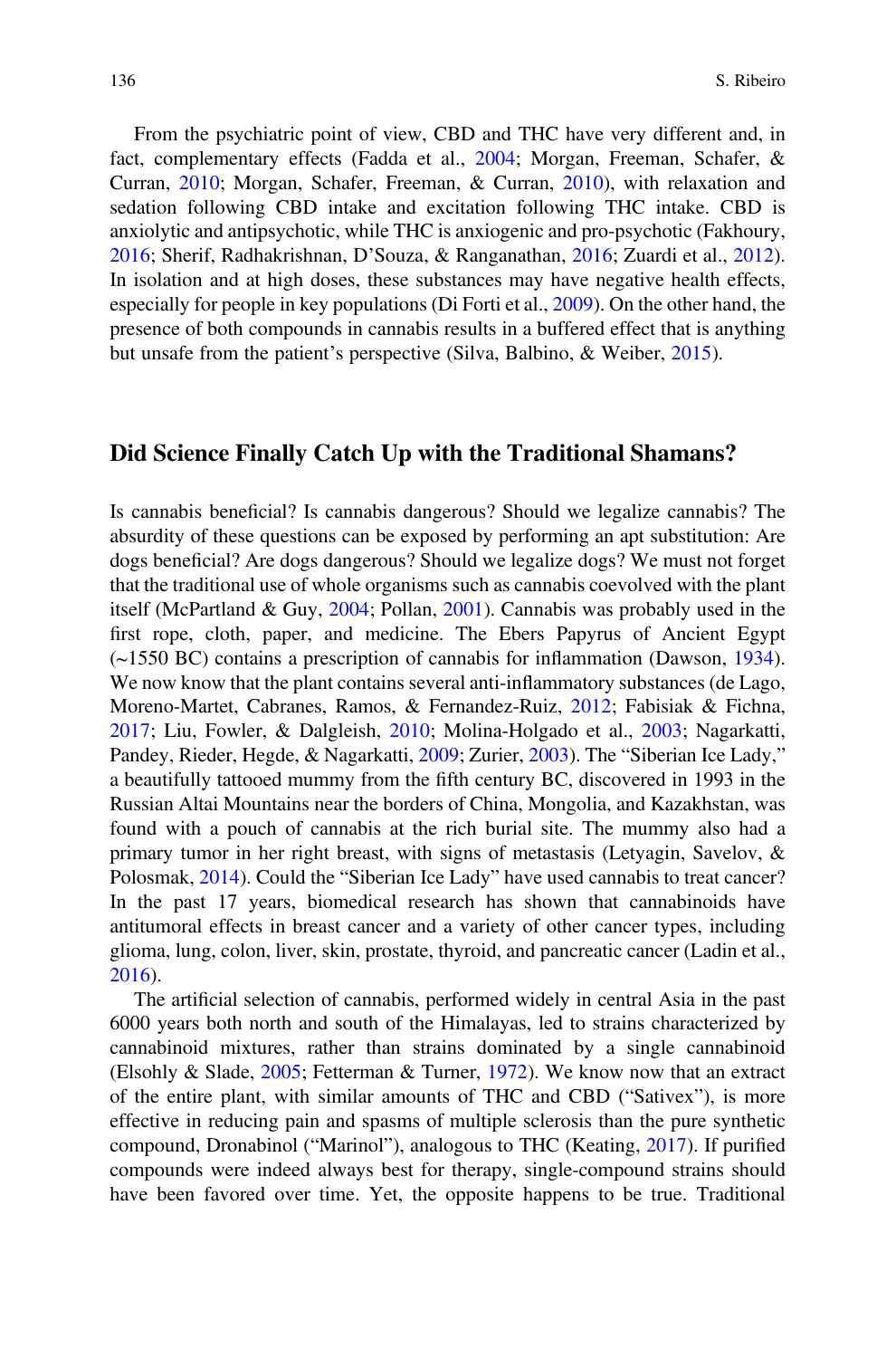shamans use whole plants and have advocated for this sort of medicine as a major root of their practice (Labate & Cavnar,  $2014a$ ). We should listen to our ancestors here.

## "Purified Compounds Only" Is Snake Oil

What is best for medicinal use, whole organisms or isolated active principles? Mainstream pharmacology is adamant about the need to use purified substances for medical treatment, because these are presumably more specific and safe (Zuardi, Crippa, & Hallak, [2010\)](#page-16-2). This position is defended fiercely in the media and also in academic publications, as if there was much more clinical knowledge accumulated about the effects of the purified compounds than about the effects of whole organisms; however, this is often not the case. The traditional use of whole organisms has centuries and, in some cases, millennia of cultural experience, while purified compounds only recently started to be investigated. As a useful analogy, consider that to say that the use of purified cannabinoids is medically safer than the use of cannabis in natura is similar to the fallacy of considering cesarean delivery scientifically superior to natural childbirth. Rimonabant, an anti-obesity medicine based on an antagonist of a cannabinoid receptor, is the most infamous example of the potential dangers of a single compound; it was removed from the market in 2008 due to the association with suicide cases (Rimonabant, [2009;](#page-14-11) Topol et al., [2010\)](#page-15-8). The whole cannabis plant, however, with various proportions of THC, CBD, and many other cannabinoids, is clinically safe for people outside key populations and can even be used in these populations provided that adequate, specific strains of cannabis are used. For example, CBD-rich cannabis is safe for psychotic patients and can be used as psychiatric treatment (Zuardi et al., [2012](#page-16-0)). In the case of ayahuasca, compound combination is advantageous not because of safety issues but due to the fact that the N-N-dimethyltryptamine (DMT) contained in the plant Psychotria viridis is entirely degraded by the monoamine oxidases (MAO) present in the gastrointestinal tract in the absence of pharmacological protection (Buckholtz & Boggan, [1977\)](#page-10-13). Indeed, the DMT contained in ayahuasca would be innocuous if the brew did not include another plant, the liana Banisteriopsis caapi, which is rich in inhibitors of MAO and therefore allows the psychedelic experience to occur. These substances by themselves increase the levels of dopamine and other neurotransmitters (Iurlo et al., [2001](#page-11-12)) and induce the formation of new neurons (Dakic et al., [2016\)](#page-10-14). An argument favoring isolated compounds can perhaps be made for the use of psilocybin rather than whole mushrooms, although there is no symbolic equivalency between these forms of use; the rich cultural context of mushroom consumption comprises an important part of the setting that is absent in the case of ingesting a purified compound.

One cornerstone of the mesmerizing argument favoring purified compounds is the notion that their biological action is equally "pure" and, therefore, "specific," two very loaded words. Much of the credibility that psychiatrists have in the public debate, whether it is about the pharmacological treatment of mental illness or about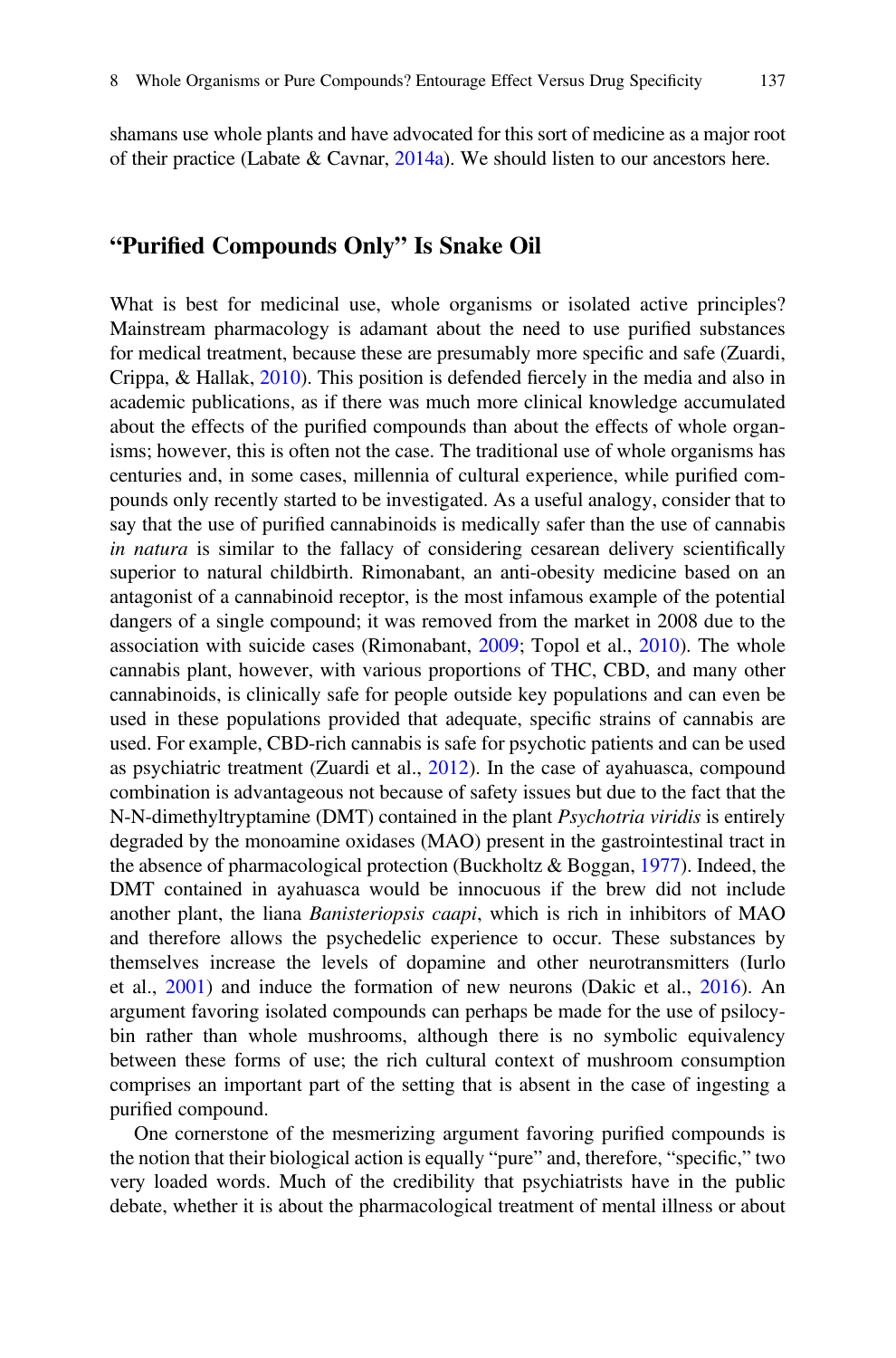drug policy, stems from the well-publicized specificity of the single compounds sold as psychiatric drugs. It may be surprising to most readers that the opposite happens to be true: Single molecules often bind to multiple receptors in the brain (Rickli, Moning, Hoener, & Liechti, [2016](#page-14-12); U'Prichard, [1980\)](#page-15-9), at various dose-dependent affinities (Hamblin, Leff, & Creese, [1984\)](#page-11-13) and with complex long-distance (allosteric) molecular interactions (Price et al., [2005;](#page-14-13) Solt, Ruesch, Forman, Davies, & Raines, [2007](#page-14-14)). The simple is simply not simple.

#### Time to Debunk the Prohibition Myths

Facing the inquisition, Galileo Galilei was forced, in 1663, to deny the notion that it is the Earth that moves around the Sun, not the other way around. Galileo is said to have muttered *Eppur si muove* ("And yet it moves") in an act of resistance to ecclesiastical irrationalism. This dire situation has parallels today in the deadlock in the public debate regarding the medical use of cannabinoid and serotonergic psychedelics.

The risks associated with these substances—in particular, cannabis and THC—have been used as an intellectual "straw man" in the public debate. Many of the substances sold in pharmacy are acutely dangerous at high doses, which is not the case with cannabis. To justify the prohibition of cannabis based on the existence of key populations at risk for cannabis use is to ignore that every substance has risks. To give a familiar example, it is not because there are people intolerant to lactose that milk should be banned. The way to deal with lactose intolerance is to inform consumers properly and to market lactose-free milk.

The prohibition paradigm feeds from a great degree of media-induced moral panic targeting specific illicit drugs (Forsyth, [2001\)](#page-11-14), in disagreement with the scientific evidence regarding harm potential (Nutt, King, Phillips, & Independent Scientific Committee on Drugs, [2010\)](#page-13-10). The fallacious arguments used to bar whole organisms from the repertoire of official medical treatment often take the form of inadequate biological analogies, such as: "The purified compounds of snake venom are medicinal, but as a whole snake venom kills." This proposition does not survive inspection. The first drug derived from snake venom was an inhibitor of the angiotensin-converting enzyme, a toxin found in the venom of the Brazilian pit viper Bothrops jararaca (Ferreira, [1965](#page-11-15); Rocha e Silva, [1963\)](#page-14-15), and basis of synthetic compounds used worldwide to control high blood pressure, treat chronic heart failure, and prevent cardiovascular risk (Flather et al., [2000\)](#page-11-16). Later snake-derived drugs include a modified version of an antiplatelet toxin produced by the rattlesnake Sistrurus miliarius barbouri, used broadly to treat heart attacks and prevent blood clotting (Phillips & Scarborough, [1997](#page-13-11)). Both kinds of drugs are dangerous at high doses (Attaya, Kanthi, Aster, & McCrae, [2009](#page-9-7); Augenstein, Kulig, & Rumack, [1988;](#page-9-8) Coons, Barcelona, Freedy, & Hagerty, [2005;](#page-10-15) Dawson et al., [1990](#page-10-16); Parakh, Naik, Rohatgi, Bhat, & Parakh, [2009](#page-13-12); Park, Purnell, & Mirchandani, [1990\)](#page-13-13), so it is disingenuous to sustain that whole venoms are lethal but purified compounds are not.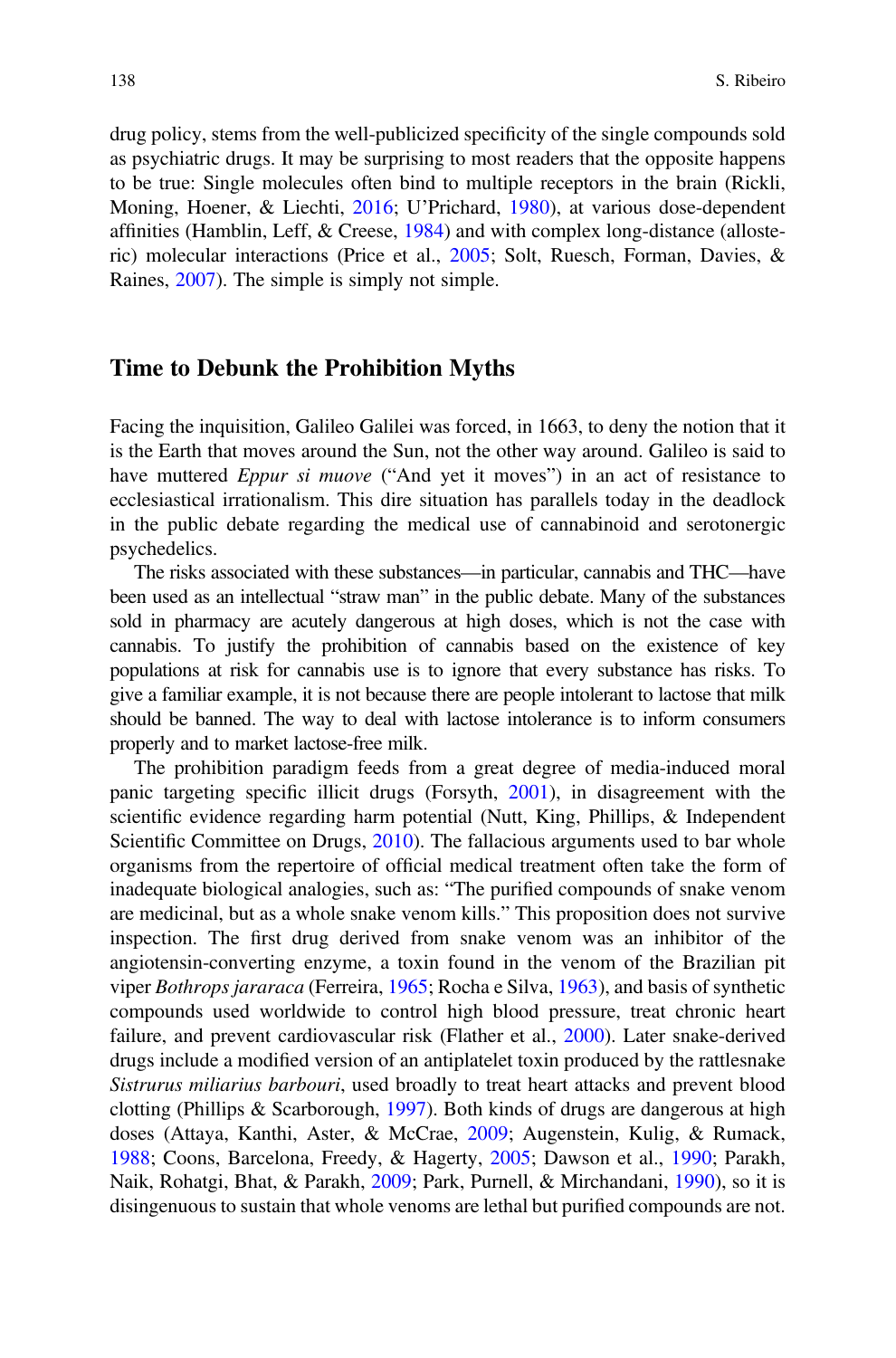The real motivation underlying the venom fallacy is the conflict of interest of the medical establishment, in bed with Big Pharma. Where will the profits come from, when medicine can be grown at home and used in small, infrequent doses? And yet, how will it be possible to block patients from accessing the life-transforming psychedelic medicine at very low cost?

The healthcare regulation of traditional medicine based on whole organisms must consider regional differences and social inequality. Currently, the illicit drug market is conducted through retail locations in poor neighborhoods and communities. Regulation in the context of legalization must be oriented to mitigate regional imbalances, to encourage harm reduction, and to promote the social inclusion of those who now live from the illicit market but are usually excluded from the debate on their regulation. Whole organisms offer hope in the treatment of substance abuse (Winkelman, [2014](#page-15-10)), as documented preliminarily for the use of cannabis to treat crack addiction (Labigalini Jr, Rodrigues, & Da Silveira, [1999\)](#page-12-14) and for the use of ayahuasca to treat alcohol, tobacco, and cocaine abuse ([2014;](#page-15-10) Thomas, Lucas, Capler, Tupper, & Martin, [2013\)](#page-15-11).

#### And Yet It Moves: The Psychedelic Renaissance Is On

The year 2017 will be remembered as a landmark of the "psychedelic renaissance"; the terrible barriers that have been imposed for decades on the research and the therapeutic use of psychedelic substances—cannabis, ayahuasca, LSD, psilocybin, MDMA, DMT, and many others—are being lifted. In April, researchers from around the world gathered in Oakland for 3 days of intense exchange of knowledge at Psychedelic Science 2017, a meeting promoted by the Multidisciplinary Association for Psychedelic Studies (MAPS) and the Beckley Foundation. The first time I attended a MAPS congress, it was its 25th anniversary conference, the Cartographie Psychedelica in 2011. The bulk of the audience seemed composed of characters from J. R. Tolkien's The Lord of the Rings. The California hippie-chic mixed with few but quite serious scientists in an atmosphere of celebration of the interest of science in psychedelia. The congress attracted about 1100 people, and most of the interest seemed to fall on pure compounds of medicinal interest, although ayahuasca had its own track.

The following MAPS congress I attended, Psychedelic Science 2013, had about 2000 people and a noticeable change in composition. Scientists invaded Tolkien's arena, merging with the mythological beings of Middle-Earth in equal proportions. Anthropologist Beatriz Labate organized a crowded track of presentations on ayahuasca, marking the heightened public interest regarding traditional medicines that bring with them as complex cultural package, with a use setting of its own (Labate  $\&$ Cavnar, [2013,](#page-12-15) [2014a](#page-12-13), [2014b\)](#page-12-16).

Psychedelic Science 2017 grew like a tsunami. There were over 3000 participants, lots of renowned scientists, multiple events of scientific and artistic relevance, international press, and closed hotel rooms for documentary recording. The beings of Tolkien practically disappeared, although some still were present, undercover in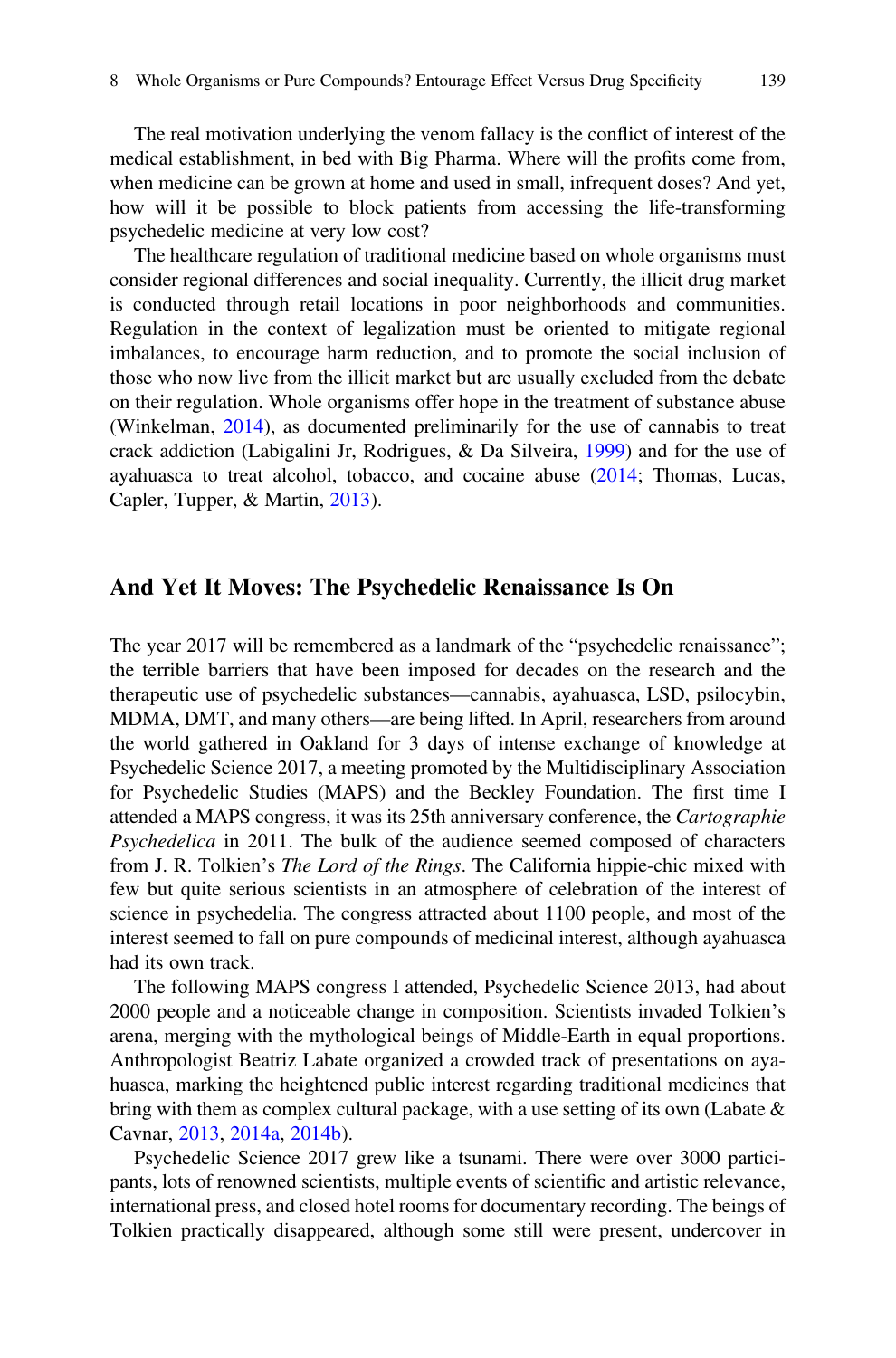plain clothes. The main difference of the 2017 congress compared to previous ones was the conspicuous arrival of foundations and companies interested in funding research on the use of psychedelics to treat anxiety, depression, post-traumatic stress syndrome, and even cancer. Importantly, the ayahuasca session grew into an entire track ("Plant Medicine") dedicated to whole organisms in general.

The meeting was remarkable for bringing up and coming mainstream, traditional, and syncretic contemporary medicine, together with hardcore science performed by leading researchers in cell and molecular biology, biochemistry, neurophysiology, psychology, and psychiatry. Thomas Insel, the 14-year director of the National Institute of Mental Health (NIMH), who resigned in 2015 to join Verily Life Sciences (Google's spin-off) and now heads the neuroscience company "Mindstrong", publicly acknowledged the immense therapeutic potential of psychedelics. Major advances in basic psychedelic research were presented. For instance, pharmacologist David Nichols, from Chapel Hill University, reported groundbreaking results on lysergic acid diethylamide (LSD), featured on Cell's cover, demonstrating that the molecular structure of the serotonin receptor locks LSD in its binding site (Wacker et al., [2017\)](#page-15-12). In principle, this mechanism explains the delayed, and yet intense, long-lasting effects of LSD, even at tiny doses. This likely relates to the trendy habit of microdosing LSD, by which people seek cognitive and emotional enhancement without unintended side effects. Microdosing (including the use of whole plants or concoctions with low concentrations of psychedelic compounds) should be understood vis-à-vis the fact that most drug effects correlate with dose according to inverted-U curves, and therefore the use of low doses keeps effects on the rising side of the dose-response curve.

Also remarkable were the experimental results shown by molecular and cell biologist Stevens Rehen, from the D'Or Institute for Research and Teaching and Federal University of Rio de Janeiro, who showed that 5-methoxy-N,N-dimethyltryptamine (5-MeO-DMT), a psychedelic substance present in ayahuasca, in the indigenous snuff Yopo, and in the Sonoran desert toad Bufo alvarius (Barceloux, [2012\)](#page-9-9), can induce neurogenesis (Dakic et al., [2016](#page-10-14)) and synaptic plasticity (Dakic et al., [2017\)](#page-10-17).

Major advances in translational psychedelic research were also featured. The research presented by neuroscientist Draulio de Araujo was one of the biggest highlights. With his team from the Federal University of Rio Grande do Norte, Araujo obtained excellent evidence that ayahuasca is quite useful in the effective care of treatment-resistant major depression in a randomized, placebo-controlled clinical trial (Palhano-Fontes et al., [2017](#page-13-14)). In contrast with regular antidepressants that take weeks to act, ayahuasca quickly attenuates depressive symptoms (Osorio et al., [2015\)](#page-13-15), with a significant effect 40 min after ingestion (Sanches et al., [2016\)](#page-14-16). Importantly, when compared to placebo, this effect persists for at least 7 days (Palhano-Fontes et al., [2017\)](#page-13-14), substantially more than the effect obtained with the single-molecule ketamine, at present ayahuasca's direct clinical competitor for fast yet durable antidepressant effect (Romeo, Choucha, Fossati, & Rotge, [2015](#page-14-17); Zarate Jr et al., [2006](#page-15-13)). Preliminary results from the Araujo group indicate that the antidepressant effect is proportional to the degree of perceptual alteration (Palhano-Fontes, [2017\)](#page-13-16), which is known to involve major activation of visual cortical areas (de Araujo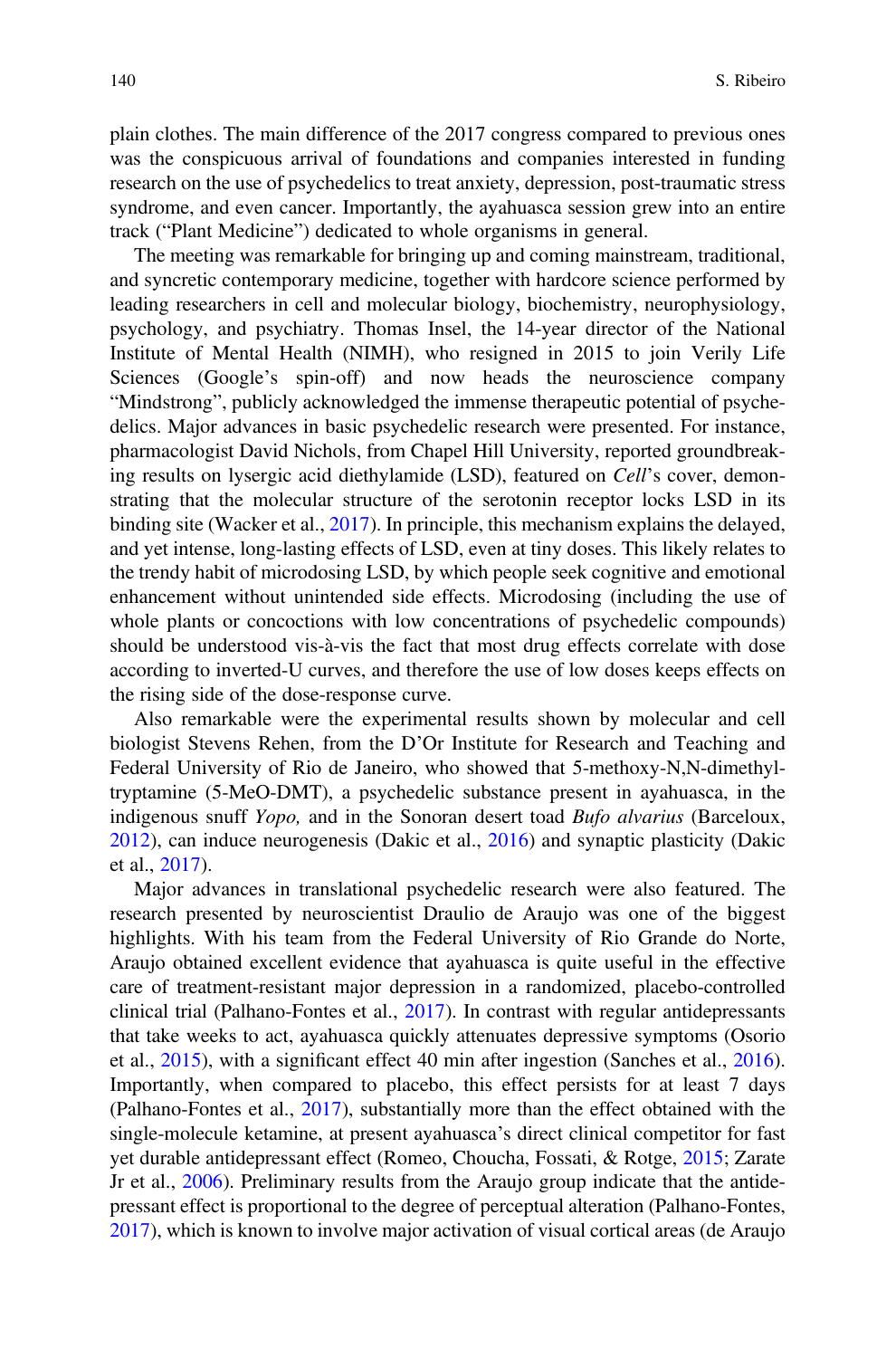et al., [2012\)](#page-10-18). In the author's own words, "the more intense the psychedelic experience, the stronger is the antidepressant effect" (Palhano-Fontes, [2017](#page-13-16)).

## Prohibition: What Is to Be Done?

The core issue at stake is the fact that the phyto-therapeutic approach to psychedelic medicine is successful in multiple countries, and quite scalable, due to the low cost of home-growing whole organisms. The therapeutic use of cannabis is currently legal in Austria, Belgium, Canada, Chile, Colombia, the Czech Republic, Finland, Israel, the Netherlands, Spain, the United Kingdom, Uruguay and several US states. Ayahuasca is currently legal in multiple countries (Labate & Cavnar, [2014a](#page-12-13), [2014b\)](#page-12-16).

Phyto-therapeutic medicine is feasible because doses can be kept within controlled ranges and because knowing the precise dose is often not essential for effective therapeutics. After all, few would defend the notion that taking vitamin pills provides better nutrition than eating fresh fruit and vegetables. Purified compounds are much more expensive to make and necessarily reach the final consumer at much higher prices than whole organisms. The clinical use of purified compounds for subjects with low socioeconomic status is further hampered by Big Pharma patent rights and marketing strategies. Still, in recent years, the large margin of profit for the commercialization of purified compounds has motivated a strong corporative push for the adoption of purified compounds as the gold standard for medical practice involving psychedelic substances. In the case of medical marijuana, cannabis in natura versus isolated cannabinoids is a billion-dollar question.

To make safe use of any substance, it is necessary to understand its use in three different dimensions of the experience: substance (dose, interaction), set (body and mind), and setting (social context). Prohibition compromises the three dimensions altogether. With regard to the substance, it increases the chances of dose uncertainty, contamination, and degradation. With respect to the set, it hinders free dialogue about key populations. With regard to the setting, it promotes violence, paranoia, marginalization, and stigmatization. Prohibition is the heaviest of all drugs, and the ban on psychedelic drugs leads to unregulated iatrogenic use without harm reduction, nor scientific control, decreasing the protection of the society.

In view of current scientific knowledge (Abrams, [2016](#page-9-2); Ben Amar, [2006;](#page-9-10) Fasinu, Phillips, ElSohly, & Walker, [2016](#page-11-17); Ladin et al., [2016;](#page-12-6) Rosenberg, Tsien, Whalley, & Devinsky, [2015](#page-14-18); Sznitman & Lewis, [2015\)](#page-15-14), it is of paramount importance for medicine and research to legalize the use, possession, planting, cultivation, harvesting, manipulation, manufacture, distribution, marketing, import, export, and prescription of Cannabis sativa L. and other varieties of cannabis, as well as products obtained from these plants. The same applies to ayahuasca, peyote, mushrooms, toads, and various other psychedelic organisms (Labate & Cavnar, [2014a](#page-12-13), [2014b\)](#page-12-16). Whole organisms must be legalized and regulated to protect people at risk and respect users. These measures will give doctors, patients, and researchers maximum therapeutic options and the widest range of tools while at the same time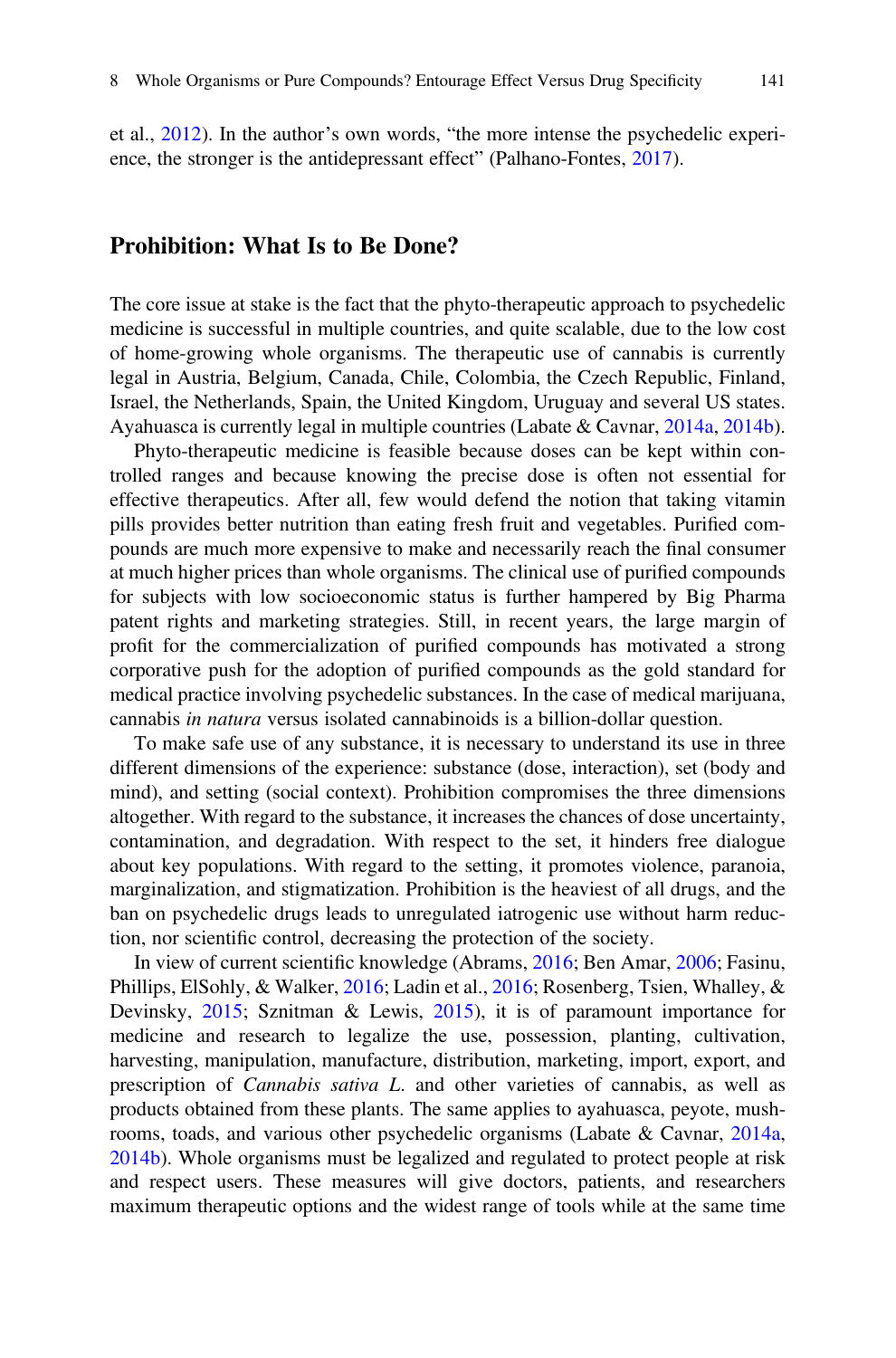reducing costs, offering access options according to each patient profile or type of research, avoiding dependence on foreign products, and preventing patients from buying medicine from the illicit market of questionable quality and with active principles in unknown concentrations. These measures will also promote production by patient associations and promote the self-care of patients who carry out their own cultivation.

We are living in the era of psychedelic renaissance. Science finally caught up with the knowledge, wisdom, and curiosity of healers and psychonauts, and the new medicine of the future may come from ancient medicine invented by Amazonian pajés and Siberian shamans of the past. New questions are becoming as widespread as new answers. Now is the prime time to discuss the potential advantages and disadvantages of therapeutics based on whole organisms versus purified compounds, a debate with major economic, social, and philosophical implications for the future of human health.

## References

- <span id="page-9-2"></span>Abrams, D. I. (2016). Integrating cannabis into clinical cancer care. Current Oncology, 23(2), S8–S14. <https://doi.org/10.3747/co.23.3099>
- <span id="page-9-0"></span>Andre, C. M., Hausman, J. F., & Guerriero, G. (2016). Cannabis sativa: The plant of the thousand and one molecules. Frontiers in Plant Science, 7, 19. <https://doi.org/10.3389/fpls.2016.00019>
- <span id="page-9-1"></span>Aso, E., Sanchez-Pla, A., Vegas-Lozano, E., Maldonado, R., & Ferrer, I. (2015). Cannabis-based medicine reduces multiple pathological processes in AbetaPP/PS1 mice. Journal of Alzheimer's Disease, 43(3), 977–991. <https://doi.org/10.3233/JAD-141014>
- <span id="page-9-7"></span>Attaya, S., Kanthi, Y., Aster, R., & McCrae, K. (2009). Acute profound thrombocytopenia with second exposure to eptifibatide associated with a strong antibody reaction. Platelets, 20(1), 64–67. <https://doi.org/10.1080/09537100802592676>
- <span id="page-9-8"></span>Augenstein, W. L., Kulig, K. W., & Rumack, B. H. (1988). Captopril overdose resulting in hypotension. JAMA, 259(22), 3302–3305.
- <span id="page-9-5"></span>Avraham, H. K., Jiang, S., Fu, Y., Rockenstein, E., Makriyannis, A., Zvonok, A., ... Avraham, S. (2014). The cannabinoid CB(2) receptor agonist AM1241 enhances neurogenesis in GFAP/ Gp120 transgenic mice displaying deficits in neurogenesis. British Journal of Pharmacology, 171(2), 468–479. <https://doi.org/10.1111/bph.12478>
- <span id="page-9-9"></span>Barceloux, D. G. (2012). Medical toxicology of drug abuse: Synthesized chemicals and psychoactive plants. Hoboken, NJ: Wiley.
- <span id="page-9-10"></span>Ben Amar, M. (2006). Cannabinoids in medicine: A review of their therapeutic potential. Journal of Ethnopharmacology, 105(1–2), 1–25. <https://doi.org/10.1016/j.jep.2006.02.001>
- <span id="page-9-6"></span>Ben-Shabat, S., Fride, E., Sheskin, T., Tamiri, T., Rhee, M. H., Vogel, Z., ... Mechoulam, R. (1998). An entourage effect: Inactive endogenous fatty acid glycerol esters enhance 2-arachidonoyl-glycerol cannabinoid activity. European Journal of Pharmacology, 353(1), 23–31.
- <span id="page-9-3"></span>Bilkei-Gorzo, A., Albayram, O., Draffehn, A., Michel, K., Piyanova, A., Oppenheimer, H., ... Zimmer, A. (2017). A chronic low dose of Delta9-tetrahydrocannabinol (THC) restores cognitive function in old mice. *Nature Medicine*, 23(6), 782–787. <https://doi.org/10.1038/nm.4311>
- <span id="page-9-4"></span>Bravo-Ferrer, I., Cuartero, M. I., Zarruk, J. G., Pradillo, J. M., Hurtado, O., Romera, V. G., ... Moro, M. A. (2017). Cannabinoid type-2 receptor drives neurogenesis and improves functional outcome after stroke. Stroke, 48(1), 204-212. [https://doi.org/10.1161/STROKEAHA.116.](https://doi.org/10.1161/STROKEAHA.116.014793) [014793](https://doi.org/10.1161/STROKEAHA.116.014793)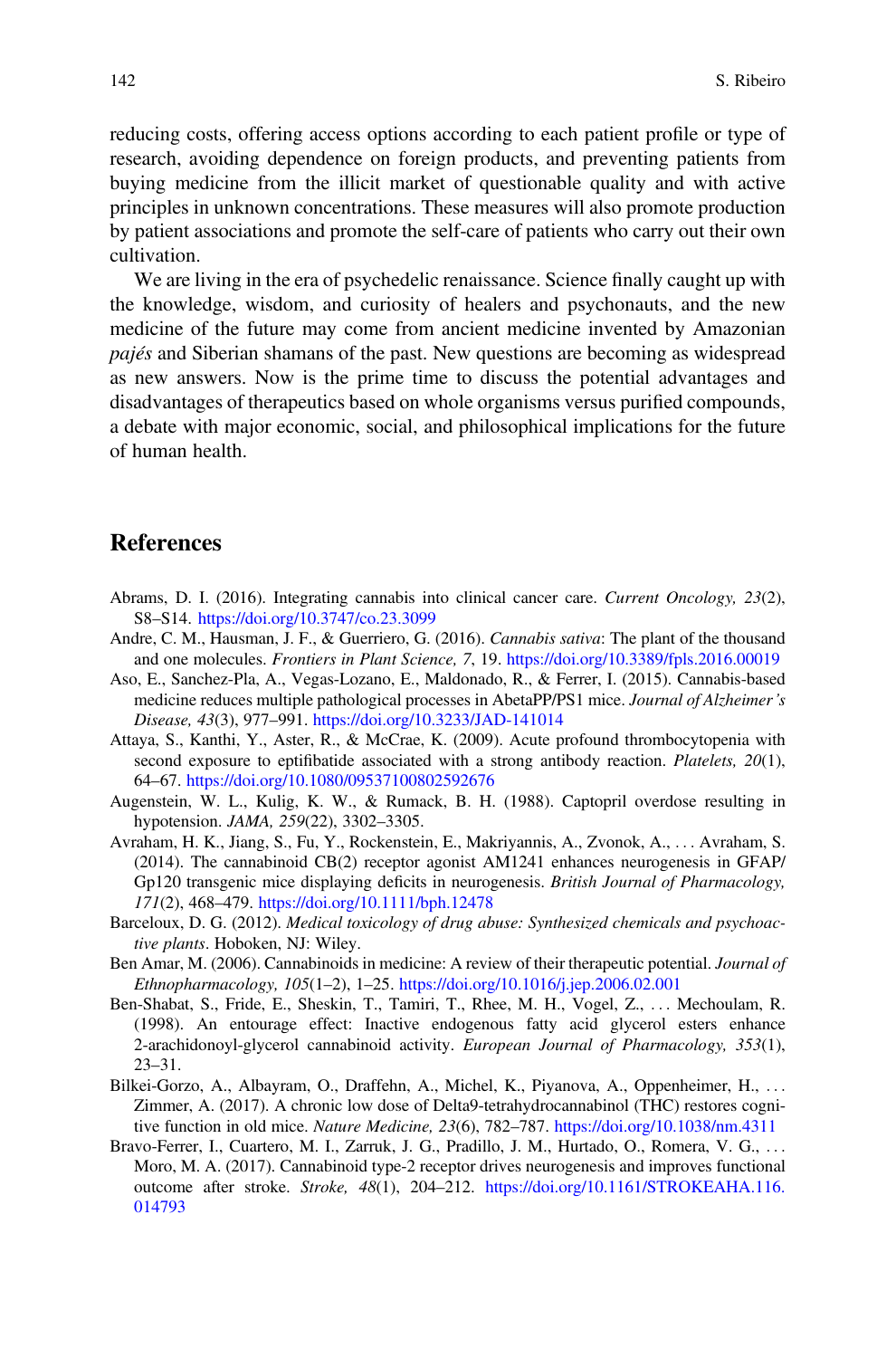- <span id="page-10-2"></span>Bregman, T., & Fride, E. (2011). Treatment with tetrahydrocannabinol (THC) prevents infertility in male cystic fibrosis mice. Journal of Basic and Clinical Physiology and Pharmacology, 22 (1–2), 29–32. <https://doi.org/10.1515/jbcpp.2011.004>
- <span id="page-10-13"></span>Buckholtz, N. S., & Boggan, W. O. (1977). Monoamine oxidase inhibition in brain and liver produced by beta-carbolines: Structure-activity relationships and substrate specificity. Biochemical Pharmacology, 26(21), 1991–1996.
- <span id="page-10-3"></span>Cannabis-based medicines--GW pharmaceuticals: High CBD, high THC, medicinal cannabis--GW pharmaceuticals, THC:CBD. (2003). Drugs R D, 4(5), 306–309.
- <span id="page-10-1"></span>Cao, C., Li, Y., Liu, H., Bai, G., Mayl, J., Lin, X., ... Cai, J. (2014). The potential therapeutic effects of THC on Alzheimer's disease. Journal of Alzheimer's Disease, 42(3), 973–984. [https://](https://doi.org/10.3233/JAD-140093) [doi.org/10.3233/JAD-140093](https://doi.org/10.3233/JAD-140093)
- <span id="page-10-15"></span>Coons, J. C., Barcelona, R. A., Freedy, T., & Hagerty, M. F. (2005). Eptifibatide-associated acute, profound thrombocytopenia. Annals of Pharmacotherapy, 39(2), 368–372. [https://doi.org/10.](https://doi.org/10.1345/aph.1E244) [1345/aph.1E244](https://doi.org/10.1345/aph.1E244)
- <span id="page-10-14"></span>Dakic, V., Maciel, R. M., Drummond, H., Nascimento, J. M., Trindade, P., & Rehen, S. K. (2016). Harmine stimulates proliferation of human neural progenitors. PeerJ, 4, e2727. [https://doi.org/](https://doi.org/10.7717/peerj.2727) [10.7717/peerj.2727](https://doi.org/10.7717/peerj.2727)
- <span id="page-10-17"></span>Dakic, V., Nascimento, J. M., Sartore, R. C., Maciel, R. M., de Araujo, D. B., Ribeiro, S., ... Rehen, S. K. (2017). Short term changes in the proteome of human cerebral organoids induced by 5-methoxy-N,N-dimethyltryptamine. BioRxiv. <https://doi.org/10.1101/108159>
- <span id="page-10-9"></span>Dawson, W. (1934). Studies in the Egyptian medical texts: III. The Journal of Egyptian Archaeology, 20(1/2), 41–46.
- <span id="page-10-16"></span>Dawson, A. H., Harvey, D., Smith, A. J., Taylor, M., Whyte, I. M., Johnson, C. I., ... Roberts, M. J. (1990). Lisinopril overdose. Lancet, 335(8687), 487–488.
- <span id="page-10-18"></span>de Araujo, D. B., Ribeiro, S., Cecchi, G. A., Carvalho, F. M., Sanchez, T. A., Pinto, J. P., ... Santos, A. C. (2012). Seeing with the eyes shut: Neural basis of enhanced imagery following ayahuasca ingestion. Human Brain Mapping, 33(11), 2550–2560. [https://doi.org/10.1002/](https://doi.org/10.1002/hbm.21381) [hbm.21381](https://doi.org/10.1002/hbm.21381)
- <span id="page-10-10"></span>de Lago, E., Moreno-Martet, M., Cabranes, A., Ramos, J. A., & Fernandez-Ruiz, J. (2012). Cannabinoids ameliorate disease progression in a model of multiple sclerosis in mice, acting preferentially through CB1 receptor-mediated anti-inflammatory effects. Neuropharmacology, 62(7), 2299–2308. <https://doi.org/10.1016/j.neuropharm.2012.01.030>
- <span id="page-10-6"></span>de Mello Schier, A. R., de Oliveira Ribeiro, N. P., Coutinho, D. S., Machado, S., Arias-Carrion, O., Crippa, J. A., ... Silva, A. C. (2014). Antidepressant-like and anxiolytic-like effects of cannabidiol: A chemical compound of *Cannabis sativa. CNS & Neurological Disorders-Drug* Targets, 13(6), 953–960.
- <span id="page-10-8"></span>Di Forti, M., Morgan, C., Dazzan, P., Pariante, C., Mondelli, V., Marques, T. R., ... Murray, R. M. (2009). High-potency cannabis and the risk of psychosis. The British Journal of Psychiatry, 195 (6), 488–491. <https://doi.org/10.1192/bjp.bp.109.064220>
- <span id="page-10-0"></span>Dos Santos, R. G., Grasa, E., Valle, M., Ballester, M. R., Bouso, J. C., Nomdedeu, J. F., ... Riba, J. (2012). Pharmacology of ayahuasca administered in two repeated doses. Psychopharmacology (Berl), 219(4), 1039–1053. <https://doi.org/10.1007/s00213-011-2434-x>
- <span id="page-10-12"></span>Elsohly, M. A., & Slade, D. (2005). Chemical constituents of marijuana: The complex mixture of natural cannabinoids. Life Sciences, 78(5), 539–548. <https://doi.org/10.1016/j.lfs.2005.09.011>
- <span id="page-10-11"></span>Fabisiak, A., & Fichna, J. (2017). Cannabinoids as gastrointestinal anti-inflammatory drugs. Neurogastroenterology & Motility, 29(3). <https://doi.org/10.1111/nmo.13038>
- <span id="page-10-5"></span>Fadda, P., Robinson, L., Fratta, W., Pertwee, R. G., & Riedel, G. (2004). Differential effects of THC- or CBD-rich cannabis extracts on working memory in rats. Neuropharmacology, 47(8), 1170–1179. <https://doi.org/10.1016/j.neuropharm.2004.08.009>
- <span id="page-10-7"></span>Fakhoury, M. (2016). Could cannabidiol be used as an alternative to antipsychotics? Journal of Psychiatric Research, 80, 14–21. <https://doi.org/10.1016/j.jpsychires.2016.05.013>
- <span id="page-10-4"></span>Farnsworth, D. L. (1976). What is the evidence for an amotivational syndrome in cannabis users? Annals of the New York Academy of Sciences, 282(1), 1.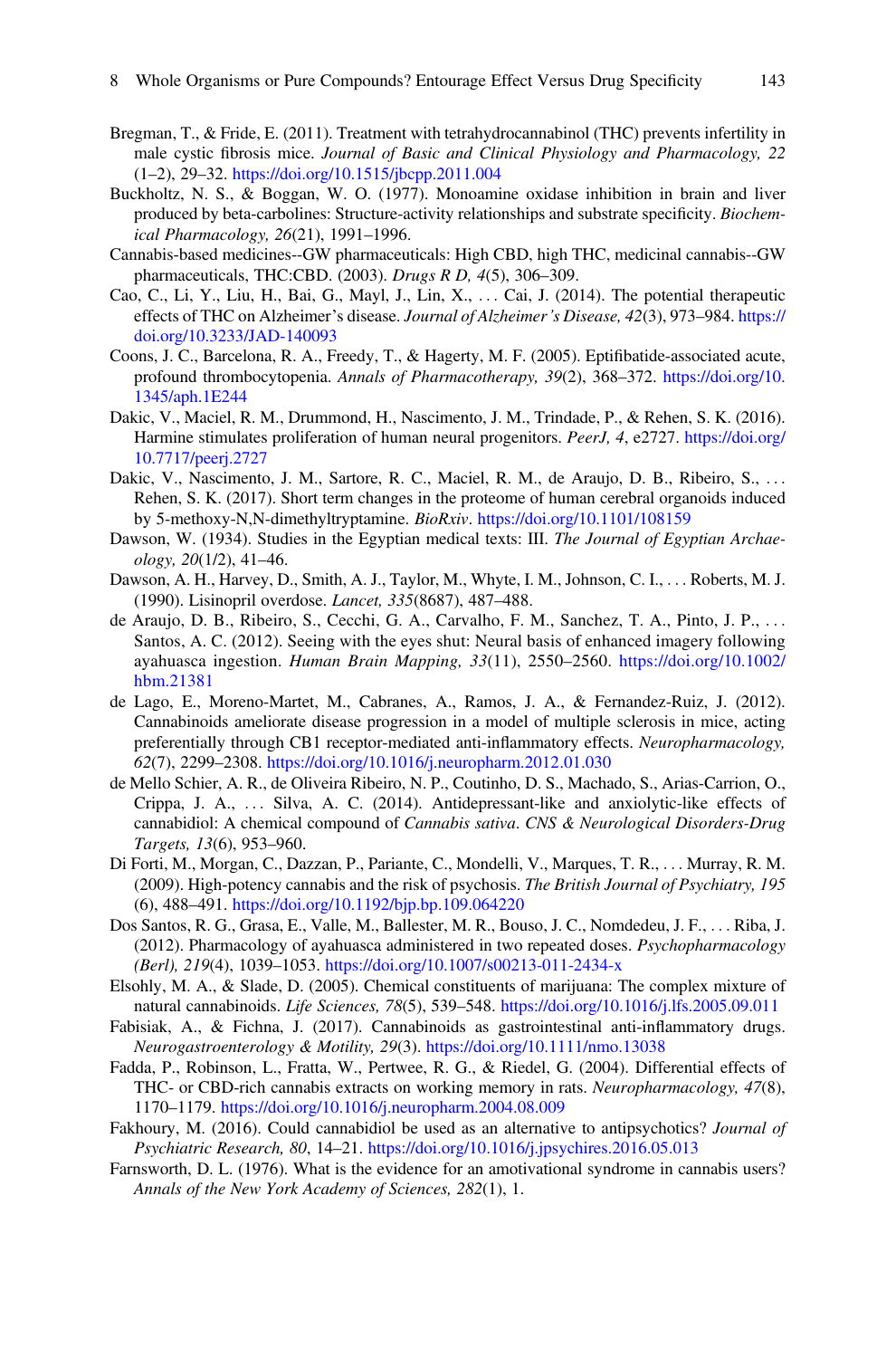- <span id="page-11-17"></span>Fasinu, P. S., Phillips, S., ElSohly, M. A., & Walker, L. A. (2016). Current status and prospects for cannabidiol preparations as new therapeutic agents. *Pharmacotherapy*, 36(7), 781–796. <https://doi.org/10.1002/phar.1780>
- <span id="page-11-15"></span>Ferreira, S. H. (1965). A bradykinin-potentiating factor (bpf) present in the venom of bothrops jararaca. British Journal of Pharmacology and Chemotherapy, 24(1), 163–169. [https://doi.org/](https://doi.org/10.1111/j.1476-5381.1965.tb02091.x) [10.1111/j.1476-5381.1965.tb02091.x](https://doi.org/10.1111/j.1476-5381.1965.tb02091.x)
- <span id="page-11-11"></span>Fetterman, P. S., & Turner, C. E. (1972). Constituents of Cannabis sativa L. I. Propyl homologs of cannabinoids from an Indian variant. Journal of Pharmaceutical Sciences, 61(9), 1476–1477.
- <span id="page-11-16"></span>Flather, M. D., Yusuf, S., Kober, L., Pfeffer, M., Hall, A., Murray, G., ... Braunwald, E. (2000). Long-term ACE-inhibitor therapy in patients with heart failure or left-ventricular dysfunction: A systematic overview of data from individual patients. ACE-Inhibitor Myocardial Infarction Collaborative Group. Lancet, 355(9215), 1575–1581.
- <span id="page-11-2"></span>Formukong, E. A., Evans, A. T., & Evans, F. J. (1988). Analgesic and antiinflammatory activity of constituents of Cannabis sativa L. Inflammation, 12(4), 361–371.
- <span id="page-11-14"></span>Forsyth, A. J. M. (2001). Distorted? A quantitative exploration of drug fatality reports in the popular press. The International Journal of Drug Policy, 12(5–6), 435–453. [https://doi.org/10.1016/](https://doi.org/10.1016/S0955-3959(01)00092-5) [S0955-3959\(01\)00092-5](https://doi.org/10.1016/S0955-3959(01)00092-5)
- <span id="page-11-5"></span>Gallant, M., Odei-Addo, F., Frost, C. L., & Levendal, R. A. (2009). Biological effects of THC and a lipophilic cannabis extract on normal and insulin resistant 3T3-L1 adipocytes. Phytomedicine, 16(10), 942–949. <https://doi.org/10.1016/j.phymed.2009.02.013>
- <span id="page-11-3"></span>Gertsch, J., Pertwee, R. G., & Di Marzo, V. (2010). Phytocannabinoids beyond the Cannabis plant – do they exist? British Journal of Pharmacology, 160(3), 523–529. [https://doi.org/10.](https://doi.org/10.1111/j.1476-5381.2010.00745.x) [1111/j.1476-5381.2010.00745.x](https://doi.org/10.1111/j.1476-5381.2010.00745.x)
- <span id="page-11-1"></span>Gloss, D. (2015). An overview of products and bias in research. Neurotherapeutics, 12(4), 731–734. <https://doi.org/10.1007/s13311-015-0370-x>
- <span id="page-11-0"></span>Guy, G. W., Whittle, B. A., & Robson, P. (2004). The medicinal uses of cannabis and cannabinoids. Chicago, IL: Pharmaceutical Press.
- <span id="page-11-6"></span>Guzman, M. (2003). Cannabinoids: Potential anticancer agents. Nature Reviews Cancer, 3(10), 745–755. <https://doi.org/10.1038/nrc1188>
- <span id="page-11-13"></span>Hamblin, M. W., Leff, S. E., & Creese, I. (1984). Interactions of agonists with D-2 dopamine receptors: Evidence for a single receptor population existing in multiple agonist affinity-states in rat striatal membranes. Biochemical Pharmacology, 33(6), 877–887.
- <span id="page-11-8"></span>Hookana, E., Ansakorpi, H., Kortelainen, M. L., Junttila, M. J., Kaikkonen, K. S., Perkiomaki, J., & Huikuri, H. V. (2016). Antiepileptic medications and the risk for sudden cardiac death caused by an acute coronary event: A prospective case-control study. Annals of Medicine,  $48(1-2)$ , 111–117. <https://doi.org/10.3109/07853890.2016.1140225>
- <span id="page-11-9"></span>Hu, S. S., & Mackie, K. (2015). Distribution of the endocannabinoid system in the central nervous system. Handbook of Experimental Pharmacology, 231, 59–93. [https://doi.org/10.1007/978-3-](https://doi.org/10.1007/978-3-319-20825-1_3) [319-20825-1\\_3](https://doi.org/10.1007/978-3-319-20825-1_3)
- <span id="page-11-7"></span>Huff, J., & Chan, P. (2000). Antitumor effects of THC. Environmental Health Perspectives, 108 (10), A442–A443.
- <span id="page-11-12"></span>Iurlo, M., Leone, G., Schilstrom, B., Linner, L., Nomikos, G., Hertel, P., ... Svensson, H. (2001). Effects of harmine on dopamine output and metabolism in rat striatum: Role of monoamine oxidase-A inhibition. Psychopharmacology (Berl), 159(1), 98–104. [https://doi.org/10.1007/](https://doi.org/10.1007/s002130100879) [s002130100879](https://doi.org/10.1007/s002130100879)
- <span id="page-11-4"></span>Izzo, A. A., Borrelli, F., Capasso, R., Di Marzo, V., & Mechoulam, R. (2009). Non-psychotropic plant cannabinoids: New therapeutic opportunities from an ancient herb. *Trends in Pharmaco*logical Sciences, 30(10), 515–527. <https://doi.org/10.1016/j.tips.2009.07.006>
- <span id="page-11-10"></span>Jiang, W., Zhang, Y., Xiao, L., Van Cleemput, J., Ji, S. P., Bai, G., & Zhang, X. (2005). Cannabinoids promote embryonic and adult hippocampus neurogenesis and produce anxiolyticand antidepressant-like effects. The Journal of Clinical Investigation, 115(11), 3104–3116. <https://doi.org/10.1172/JCI25509>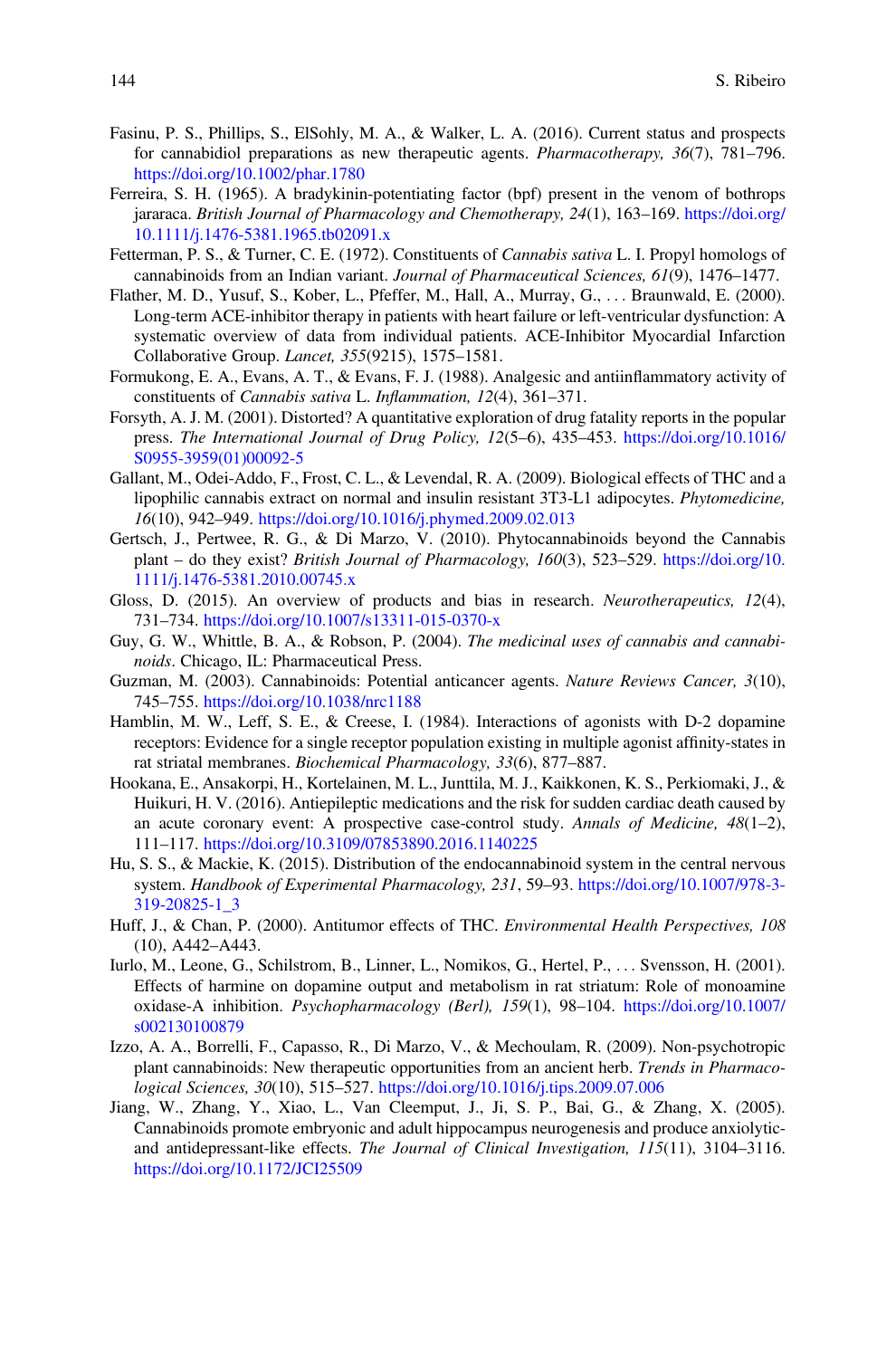- <span id="page-12-9"></span>Jin, K., Xie, L., Kim, S. H., Parmentier-Batteur, S., Sun, Y., Mao, X. O., ... Greenberg, D. (2004). Defective adult neurogenesis in CB1 cannabinoid receptor knockout mice. Molecular Pharmacology, 66(2), 204–208. <https://doi.org/10.1124/mol.66.2.204>
- <span id="page-12-3"></span>Johnson, J. R., Burnell-Nugent, M., Lossignol, D., Ganae-Motan, E. D., Potts, R., & Fallon, M. T. (2010). Multicenter, double-blind, randomized, placebo-controlled, parallel-group study of the efficacy, safety, and tolerability of THC:CBD extract and THC extract in patients with intractable cancer-related pain. Journal of Pain and Symptom Management, 39(2), 167-179. [https://doi.org/](https://doi.org/10.1016/j.jpainsymman.2009.06.008) [10.1016/j.jpainsymman.2009.06.008](https://doi.org/10.1016/j.jpainsymman.2009.06.008)
- <span id="page-12-4"></span>Johnson, J. R., Lossignol, D., Burnell-Nugent, M., & Fallon, M. T. (2013). An open-label extension study to investigate the long-term safety and tolerability of THC/CBD oromucosal spray and oromucosal THC spray in patients with terminal cancer-related pain refractory to strong opioid analgesics. Journal of Pain and Symptom Management, 46(2), 207–218. [https://doi.org/10.](https://doi.org/10.1016/j.jpainsymman.2012.07.014) [1016/j.jpainsymman.2012.07.014](https://doi.org/10.1016/j.jpainsymman.2012.07.014)
- <span id="page-12-12"></span>Keating, G. M. (2017). Delta-9-Tetrahydrocannabinol/Cannabidiol oromucosal spray (Sativex(R)): A review in multiple sclerosis-related spasticity. Drugs, 77(5), 563–574. [https://doi.org/10.](https://doi.org/10.1007/s40265-017-0720-6) [1007/s40265-017-0720-6](https://doi.org/10.1007/s40265-017-0720-6)
- <span id="page-12-1"></span>Kekecs, Z., Szollosi, A., Palfi, B., Szaszi, B., Kovacs, K. J., Dienes, Z., & Aczel, B. (2016). Commentary: Oxytocin-gaze positive loop and the coevolution of human-dog bonds. Frontiers in Neuroscience, 10, 155. <https://doi.org/10.3389/fnins.2016.00155>
- <span id="page-12-8"></span>Koehler, J. (2014). Who benefits most from THC:CBD spray? Learning from clinical experience. European Neurology, 71(Suppl 1), 10–15. <https://doi.org/10.1159/000357743>
- <span id="page-12-15"></span>Labate, B. C., & Cavnar, C. (2013). The therapeutic use of ayahuasca. New York, NY: Springer.
- <span id="page-12-13"></span>Labate, B. C., & Cavnar, C. (2014a). Ayahuasca shamanism in the Amazon and beyond. New York, NY: Oxford University Press.
- <span id="page-12-16"></span>Labate, B. C., & Cavnar, C. (2014b). Prohibition, religious freedom, and human rights: Regulating traditional drug use. New York, NY: Springer.
- <span id="page-12-14"></span>Labigalini, E., Jr., Rodrigues, L. R., & Da Silveira, D. X. (1999). Therapeutic use of cannabis by crack addicts in Brazil. Journal of Psychoactive Drugs, 31(4), 451–455. [https://doi.org/10.1080/](https://doi.org/10.1080/02791072.1999.10471776) [02791072.1999.10471776](https://doi.org/10.1080/02791072.1999.10471776)
- <span id="page-12-6"></span>Ladin, D. A., Soliman, E., Griffin, L., & Van Dross, R. (2016). Preclinical and clinical assessment of cannabinoids as anti-cancer agents. Frontiers in Pharmacology, 7, 361. [https://doi.org/10.](https://doi.org/10.3389/fphar.2016.00361) [3389/fphar.2016.00361](https://doi.org/10.3389/fphar.2016.00361)
- <span id="page-12-11"></span>Letyagin, A. Y., Savelov, A. A., & Polosmak, A. A. (2014). High field magnetic resonance imaging of a mummy from Ak-Alakha-3 mound 1, Ukok plateau, Gorny Altai: Findings and interpretations. Archaeology Ethnology & Anthropology of Eurasia, 42(4), 83-91.
- <span id="page-12-2"></span>Lewis, D. Y., & Brett, R. R. (2010). Activity-based anorexia in C57/BL6 mice: Effects of the phytocannabinoid, Delta9-tetrahydrocannabinol (THC) and the anandamide analogue, OMDM-2. European Neuropsychopharmacology, 20(9), 622–631. [https://doi.org/10.1016/j.euroneuro.](https://doi.org/10.1016/j.euroneuro.2010.04.002) [2010.04.002](https://doi.org/10.1016/j.euroneuro.2010.04.002)
- <span id="page-12-10"></span>Liu, W. M., Fowler, D. W., & Dalgleish, A. G. (2010). Cannabis-derived substances in cancer therapy--an emerging anti-inflammatory role for the cannabinoids. Current Clinical Pharmacology, 5(4), 281–287.
- <span id="page-12-7"></span>Lombard, C., Nagarkatti, M., & Nagarkatti, P. S. (2005). Targeting cannabinoid receptors to treat leukemia: Role of cross-talk between extrinsic and intrinsic pathways in Delta9 tetrahydrocannabinol (THC)-induced apoptosis of Jurkat cells. Leukemia Research, 29(8), 915–922. <https://doi.org/10.1016/j.leukres.2005.01.014>
- <span id="page-12-5"></span>Maccarrone, M., Maldonado, R., Casas, M., Henze, T., & Centonze, D. (2017). Cannabinoids therapeutic use: What is our current understanding following the introduction of THC, THC: CBD oromucosal spray and others? Expert Review of Clinical Pharmacology, 10(4), 443–455. <https://doi.org/10.1080/17512433.2017.1292849>
- <span id="page-12-0"></span>Mckenna, D. J., Towers, G. H. N., & Abbott, F. (1984). Monoamine-oxidase inhibitors in South-American hallucinogenic plants: Tryptamine and beta-carboline constituents of ayahuasca. Journal of Ethnopharmacology, 10, 195–223.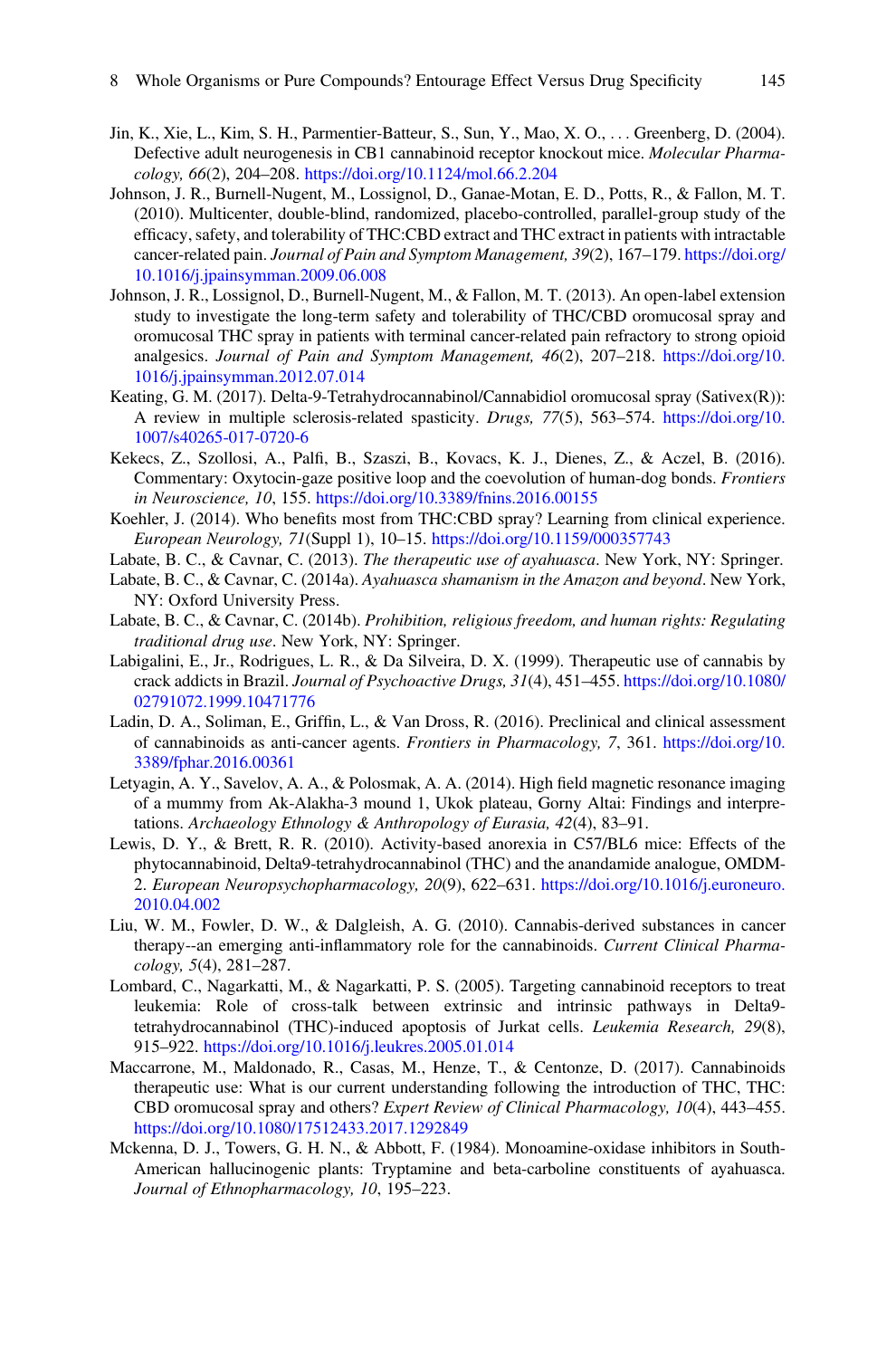- <span id="page-13-7"></span>McPartland, J. M., & Guy, G. W. (2004). The evolution of Cannabis and coevolution with the cannabinoid receptor—a hypothesis. In G. Guy, B. A. Whittle,  $\&$  P. Robson (Eds.), *The* medicinal use of cannabis and cannabinoids (pp. 71–101). Grayslake, IL: Pharmaceutical Press.
- <span id="page-13-0"></span>Mechoulam, R., Hanus, L. O., Pertwee, R., & Howlett, A. C. (2014). Early phytocannabinoid chemistry to endocannabinoids and beyond. Nature Reviews Neuroscience, 15(11), 757-764. <https://doi.org/10.1038/nrn3811>
- <span id="page-13-3"></span>Moldrich, G., & Wenger, T. (2000). Localization of the CB1 cannabinoid receptor in the rat brain. An immunohistochemical study. Peptides, 21(11), 1735–1742.
- <span id="page-13-8"></span>Molina-Holgado, F., Pinteaux, E., Moore, J. D., Molina-Holgado, E., Guaza, C., Gibson, R. M., & Rothwell, N. J. (2003). Endogenous interleukin-1 receptor antagonist mediates antiinflammatory and neuroprotective actions of cannabinoids in neurons and glia. Journal of Neuroscience, 23(16), 6470–6474.
- <span id="page-13-5"></span>Morgan, C. J., Freeman, T. P., Schafer, G. L., & Curran, H. V. (2010). Cannabidiol attenuates the appetitive effects of Delta 9-tetrahydrocannabinol in humans smoking their chosen cannabis. Neuropsychopharmacology, 35(9), 1879–1885. <https://doi.org/10.1038/npp.2010.58>
- <span id="page-13-6"></span>Morgan, C. J., Schafer, G., Freeman, T. P., & Curran, H. V. (2010). Impact of cannabidiol on the acute memory and psychotomimetic effects of smoked cannabis: naturalistic study: Naturalistic study [corrected]. The British Journal of Psychiatry, 197(4), 285–290. [https://doi.org/10.1192/](https://doi.org/10.1192/bjp.bp.110.077503) [bjp.bp.110.077503](https://doi.org/10.1192/bjp.bp.110.077503)
- <span id="page-13-9"></span>Nagarkatti, P., Pandey, R., Rieder, S. A., Hegde, V. L., & Nagarkatti, M. (2009). Cannabinoids as novel anti-inflammatory drugs. Future Medicinal Chemistry, 1(7), 1333-1349. [https://doi.org/](https://doi.org/10.4155/fmc.09.93) [10.4155/fmc.09.93](https://doi.org/10.4155/fmc.09.93)
- <span id="page-13-10"></span>Nutt, D. J., King, L. A., Phillips, L. D., & Independent Scientific Committee on Drugs. (2010). Drug harms in the UK: A multicriteria decision analysis. *Lancet*, 376(9752), 1558–1565. [https://doi.](https://doi.org/10.1016/S0140-6736(10)61462-6) [org/10.1016/S0140-6736\(10\)61462-6](https://doi.org/10.1016/S0140-6736(10)61462-6)
- <span id="page-13-2"></span>Ohtsuka, Y., Yoshinaga, H., & Kobayashi, K. (2000). Refractory childhood epilepsy and factors related to refractoriness. Epilepsia, 41(Suppl 9), 14-17.
- <span id="page-13-15"></span>Osorio, L., Sanches, R. F., Macedo, L. R., Santos, R. G., Maia-de-Oliveira, J. P., Wichert-Ana, L., ... Hallak, J. E. (2015). Antidepressant effects of a single dose of ayahuasca in patients with recurrent depression: A preliminary report. Revista Brasileira de Psiquiatria, 37(1), 13–20. <https://doi.org/10.1590/1516-4446-2014-1496>
- <span id="page-13-16"></span>Palhano-Fontes, F. (2017). Os efeitos antidepressivos da ayahuasca, suas bases neurais e relação com a experiência psicodélica [The antidepressant effects of ayahuasca, its neural bases and relation with the psychedelic experience] (Doctoral dissertation). Federal University of Rio Grande do Norte, Natal. Retrieved from [https://repositorio.ufrn.br/jspui/handle/123456789/](https://repositorio.ufrn.br/jspui/handle/123456789/24156) [24156](https://repositorio.ufrn.br/jspui/handle/123456789/24156)
- <span id="page-13-14"></span>Palhano-Fontes, F., Barreto, D., Onias, H., Andrade, K. C., Novaes, M., Pessoa, J., ... de Araujo, D. B. (2017). Rapid antidepressant effects of the psychedelic ayahuasca in treatment-resistant depression: A randomised placebo-controlled trial. BioRxiv. <https://doi.org/10.1101/103531>
- <span id="page-13-12"></span>Parakh, S., Naik, N., Rohatgi, N., Bhat, U., & Parakh, K. (2009). Eptifibatide overdose. International Journal of Cardiology, 131(3), 430–432. <https://doi.org/10.1016/j.ijcard.2007.07.132>
- <span id="page-13-13"></span>Park, H., Purnell, G. V., & Mirchandani, H. G. (1990). Suicide by captopril overdose. Journal of Toxicology: Clinical Toxicology, 28(3), 379–382.
- <span id="page-13-1"></span>Parker, H. G., Dreger, D. L., Rimbault, M., Davis, B. W., Mullen, A. B., Carpintero-Ramirez, G., & Ostrander, E. A. (2017). Genomic analyses reveal the influence of geographic origin, migration, and hybridization on modern dog breed development. Cell Reports, 19(4), 697-708. [https://doi.](https://doi.org/10.1016/j.celrep.2017.03.079) [org/10.1016/j.celrep.2017.03.079](https://doi.org/10.1016/j.celrep.2017.03.079)
- <span id="page-13-4"></span>Patti, F. (2016). Health authorities data collection of THC:CBD oromucosal spray (L'Agenzia Italiana del Farmaco Web Registry): Figures after 1.5 years. European Neurology, 75(Suppl 1), 9–12. <https://doi.org/10.1159/000444236>
- <span id="page-13-11"></span>Phillips, D. R., & Scarborough, R. M. (1997). Clinical pharmacology of eptifibatide. American Journal of Cardiology, 80(4A), 11B–20B.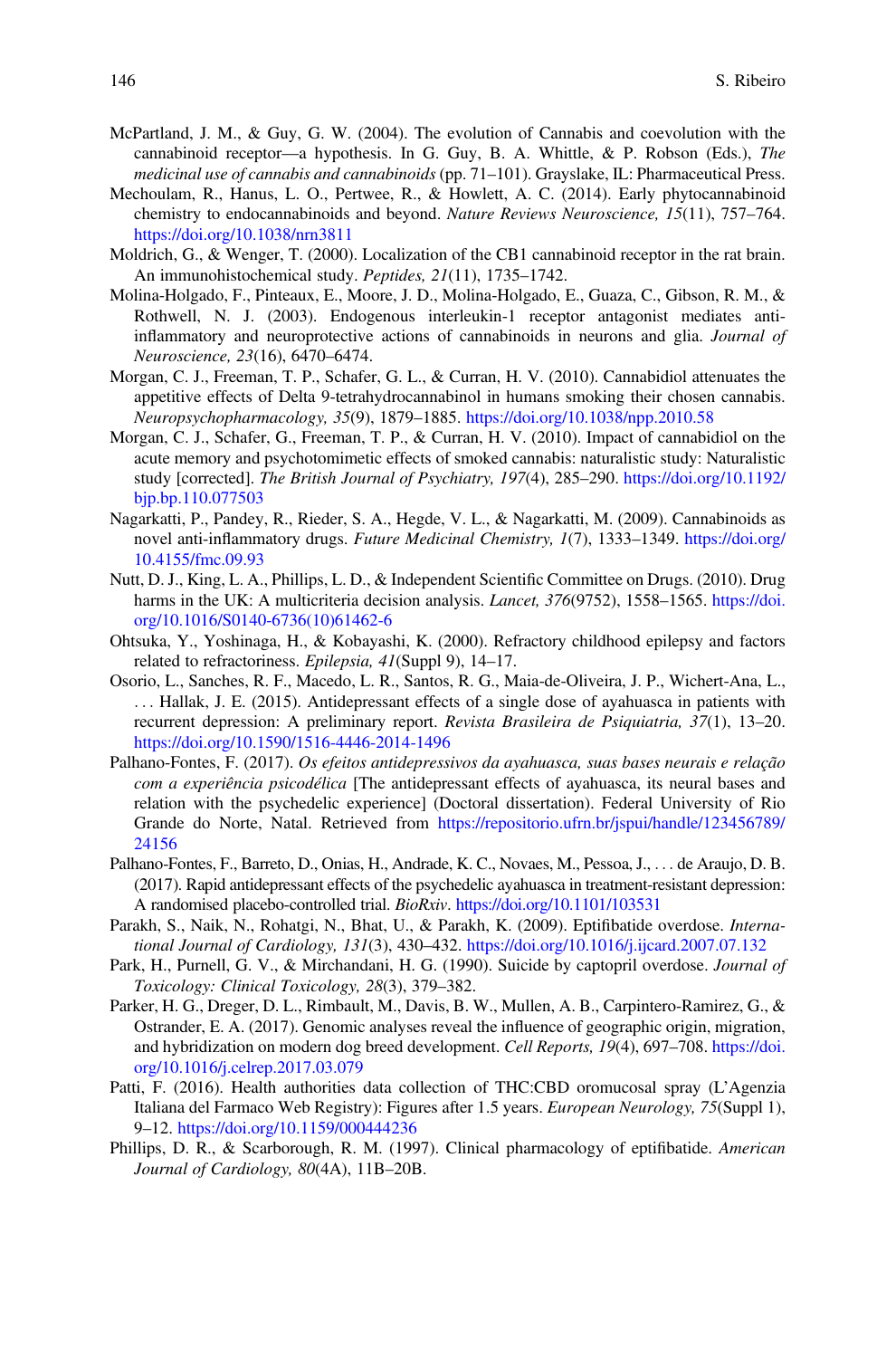- <span id="page-14-0"></span>Pollan, M. (2001). The botany of desire: A plant's eye view of the world (1st ed.). New York, NY: Random House.
- <span id="page-14-13"></span>Price, M. R., Baillie, G. L., Thomas, A., Stevenson, L. A., Easson, M., Goodwin, R., ... Ross, R. A. (2005). Allosteric modulation of the cannabinoid CB1 receptor. Molecular Pharmacology, 68 (5), 1484–1495. <https://doi.org/10.1124/mol.105.016162>
- <span id="page-14-2"></span>Radwan, M. M., Elsohly, M. A., Slade, D., Ahmed, S. A., Wilson, L., El-Alfy, A. T., ... Ross, S. A. (2008). Non-cannabinoid constituents from a high potency Cannabis sativa variety. Phytochemistry, 69(14), 2627–2633. <https://doi.org/10.1016/j.phytochem.2008.07.010>
- <span id="page-14-3"></span>Rekand, T. (2014). THC:CBD spray and MS spasticity symptoms: Data from latest studies. European Neurology, 71(Suppl 1), 4–9. <https://doi.org/10.1159/000357742>
- <span id="page-14-12"></span>Rickli, A., Moning, O. D., Hoener, M. C., & Liechti, M. E. (2016). Receptor interaction profiles of novel psychoactive tryptamines compared with classic hallucinogens. *European* Neuropsychopharmacology, 26(8), 1327–1337. [https://doi.org/10.1016/j.euroneuro.2016.05.](https://doi.org/10.1016/j.euroneuro.2016.05.001) [001](https://doi.org/10.1016/j.euroneuro.2016.05.001)
- <span id="page-14-11"></span><span id="page-14-5"></span>Rimonabant: Depression and suicide. (2009). Prescrire International, 18(99), 24.
- Robbe, D., Montgomery, S. M., Thome, A., Rueda-Orozco, P. E., McNaughton, B. L., & Buzsaki, G. (2006). Cannabinoids reveal importance of spike timing coordination in hippocampal function. Nature Neuroscience, 9(12), 1526–1533. <https://doi.org/10.1038/nn1801>
- <span id="page-14-15"></span>Rocha e Silva, M. (1963). The physiological significance of bradykinin. Annals of the New York Academy of Sciences, 104, 190–210.
- <span id="page-14-17"></span>Romeo, B., Choucha, W., Fossati, P., & Rotge, J. Y. (2015). Meta-analysis of short- and mid-term efficacy of ketamine in unipolar and bipolar depression. *Psychiatry Research*, 230(2), 682–688. <https://doi.org/10.1016/j.psychres.2015.10.032>
- <span id="page-14-18"></span>Rosenberg, E. C., Tsien, R. W., Whalley, B. J., & Devinsky, O. (2015). Cannabinoids and epilepsy. Neurotherapeutics, 12(4), 747–768. <https://doi.org/10.1007/s13311-015-0375-5>
- <span id="page-14-7"></span>Russo, E. B. (2011). Taming THC: Potential cannabis synergy and phytocannabinoid-terpenoid entourage effects. British Journal of Pharmacology, 163(7), 1344–1364. [https://doi.org/10.](https://doi.org/10.1111/j.1476-5381.2011.01238.x) [1111/j.1476-5381.2011.01238.x](https://doi.org/10.1111/j.1476-5381.2011.01238.x)
- <span id="page-14-16"></span>Sanches, R. F., de Lima Osorio, F., Dos Santos, R. G., Macedo, L. R., Maia-de-Oliveira, J. P., Wichert-Ana, L., ... Hallak, J. E. (2016). Antidepressant effects of a single dose of ayahuasca in patients with recurrent depression: A SPECT study. Journal of Clinical Psychopharmacology, 36(1), 77–81. <https://doi.org/10.1097/JCP.0000000000000436>
- <span id="page-14-6"></span>Sastre-Garriga, J., Vila, C., Clissold, S., & Montalban, X. (2011). THC and CBD oromucosal spray  $(Sativex(R))$  in the management of spasticity associated with multiple sclerosis. Expert Review of Neurotherapeutics, 11(5), 627–637. <https://doi.org/10.1586/ern.11.47>
- <span id="page-14-1"></span>Sawler, J., Stout, J. M., Gardner, K. M., Hudson, D., Vidmar, J., Butler, L., ... Myles, S. (2015). The genetic structure of marijuana and hemp. PLoS One, 10(8), e0133292. [https://doi.org/10.](https://doi.org/10.1371/journal.pone.0133292) [1371/journal.pone.0133292](https://doi.org/10.1371/journal.pone.0133292)
- <span id="page-14-4"></span>Schmits, E., & Quertemont, E. (2013). Les drogues dites "douces": Cannibas et syndrome amotivationnel [So called "soft" drugs: cannabis and the amotivational syndrome]. Revue Médicale de Liège, 68(5–6), 281–286.
- <span id="page-14-8"></span>Scott, K. A., Dalgleish, A. G., & Liu, W. M. (2014). The combination of cannabidiol and Delta9 tetrahydrocannabinol enhances the anticancer effects of radiation in an orthotopic murine glioma model. Molecular Cancer Therapeutics, 13(12), 2955–2967. [https://doi.org/10.1158/](https://doi.org/10.1158/1535-7163.MCT-14-0402) [1535-7163.MCT-14-0402](https://doi.org/10.1158/1535-7163.MCT-14-0402)
- <span id="page-14-9"></span>Sherif, M., Radhakrishnan, R., D'Souza, D. C., & Ranganathan, M. (2016). Human laboratory studies on Cannabinoids and psychosis. Biological Psychiatry, 79(7), 526-538. [https://doi.org/](https://doi.org/10.1016/j.biopsych.2016.01.011) [10.1016/j.biopsych.2016.01.011](https://doi.org/10.1016/j.biopsych.2016.01.011)
- <span id="page-14-10"></span>Silva, T. B., Balbino, C. Q., & Weiber, A. F. (2015). The relationship between cannabidiol and psychosis: A review. Annals of Clinical Psychiatry, 27(2), 134–141.
- <span id="page-14-14"></span>Solt, K., Ruesch, D., Forman, S. A., Davies, P. A., & Raines, D. E. (2007). Differential effects of serotonin and dopamine on human 5-HT3A receptor kinetics: Interpretation within an allosteric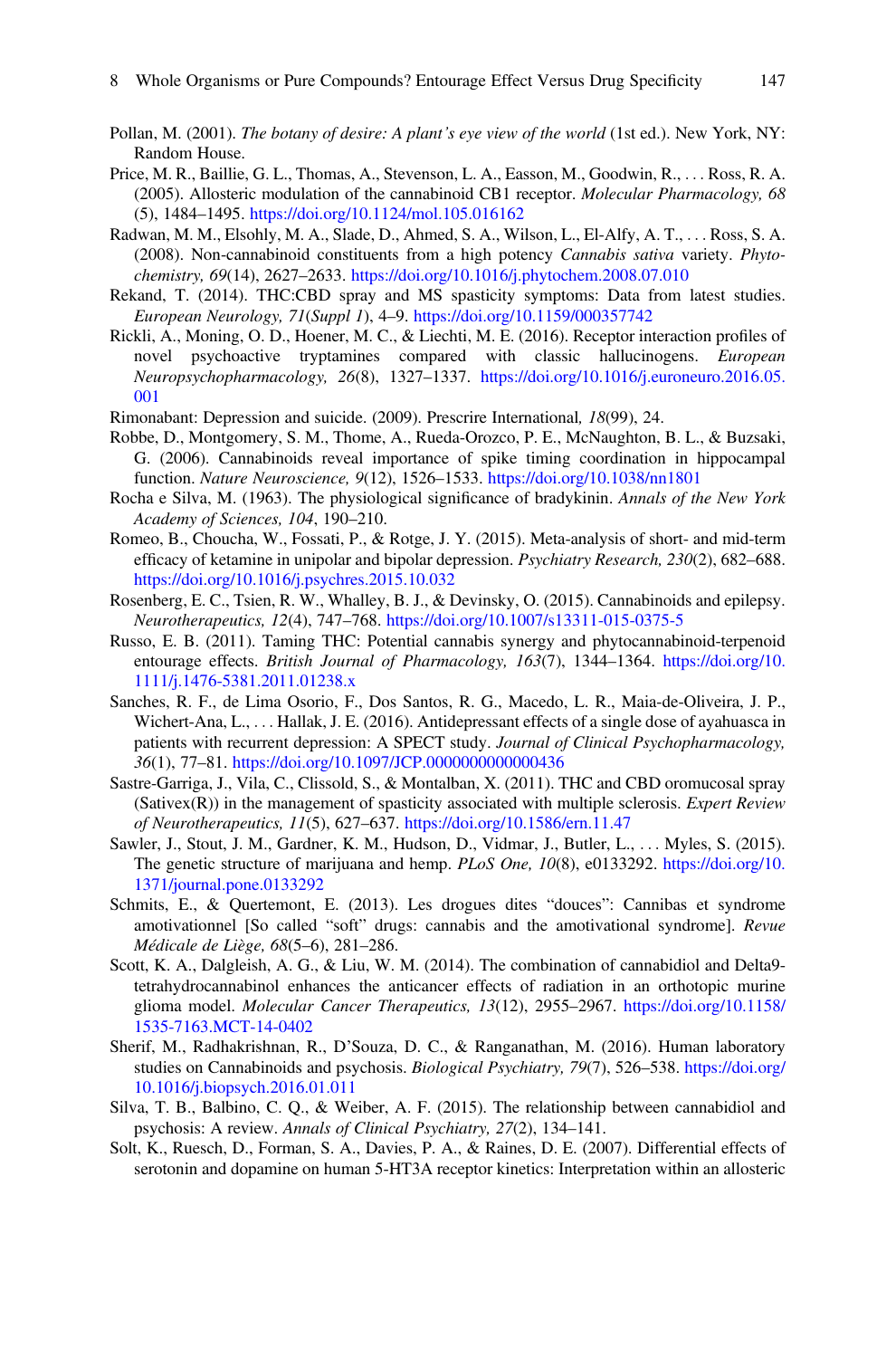kinetic model. Journal of Neuroscience, 27(48), 13151–13160. [https://doi.org/10.1523/](https://doi.org/10.1523/JNEUROSCI.3772-07.2007) [JNEUROSCI.3772-07.2007](https://doi.org/10.1523/JNEUROSCI.3772-07.2007)

- <span id="page-15-14"></span>Sznitman, S. R., & Lewis, N. (2015). Is cannabis an illicit drug or a medicine? A quantitative framing analysis of Israeli newspaper coverage. International Journal of Drug Policy, 26(5), 446–452. <https://doi.org/10.1016/j.drugpo.2015.01.010>
- <span id="page-15-11"></span>Thomas, G., Lucas, P., Capler, N. R., Tupper, K. W., & Martin, G. (2013). Ayahuasca-assisted therapy for addiction: Results from a preliminary observational study in Canada. Current Drug Abuse Reviews, 6(1), 30–42.
- <span id="page-15-8"></span>Topol, E. J., Bousser, M. G., Fox, K. A., Creager, M. A., Despres, J. P., Easton, J. D., ... Investigators, C. (2010). Rimonabant for prevention of cardiovascular events (CRESCENDO): A randomised, multicentre, placebo-controlled trial. Lancet, 376(9740), 517–523. [https://doi.](https://doi.org/10.1016/S0140-6736(10)60935-X) [org/10.1016/S0140-6736\(10\)60935-X](https://doi.org/10.1016/S0140-6736(10)60935-X)
- <span id="page-15-6"></span>Tsou, K., Brown, S., Sanudo-Pena, M. C., Mackie, K., & Walker, J. M. (1998). Immunohistochemical distribution of cannabinoid CB1 receptors in the rat central nervous system. Neuroscience, 83(2), 393–411.
- <span id="page-15-9"></span>U'Prichard, D. C. (1980). Multiple CNS receptor interactions of ergot alkaloids: Affinity and intrinsic activity analysis in in vitro binding systems. Advances in Biochemical Psychopharmacology, 23, 103–115.
- <span id="page-15-5"></span>van Vliet, S. A., Vanwersch, R. A., Jongsma, M. J., Olivier, B., & Philippens, I. H. (2008). Therapeutic effects of Delta9-THC and modafinil in a marmoset Parkinson model. European Neuropsychopharmacology, 18(5), 383–389. <https://doi.org/10.1016/j.euroneuro.2007.11.003>
- <span id="page-15-4"></span>Verty, A. N., Evetts, M. J., Crouch, G. J., McGregor, I. S., Stefanidis, A., & Oldfield, B. J. (2011). The cannabinoid receptor agonist THC attenuates weight loss in a rodent model of activitybased anorexia. Neuropsychopharmacology, 36(7), 1349–1358. [https://doi.org/10.1038/npp.](https://doi.org/10.1038/npp.2011.19) [2011.19](https://doi.org/10.1038/npp.2011.19)
- <span id="page-15-12"></span>Wacker, D., Wang, S., McCorvy, J. D., Betz, R. M., Venkatakrishnan, A. J., Levit, A., ... Roth, B. L. (2017). Crystal structure of an LSD-bound human serotonin receptor. Cell, 168(3), 377–389. e312. <https://doi.org/10.1016/j.cell.2016.12.033>
- <span id="page-15-3"></span>Weber, M., Goldman, B., & Truniger, S. (2010). Tetrahydrocannabinol (THC) for cramps in amyotrophic lateral sclerosis: A randomised, double-blind crossover trial. *Journal of Neurology*, Neurosurgery & Psychiatry, 81(10), 1135–1140. <https://doi.org/10.1136/jnnp.2009.200642>
- <span id="page-15-10"></span>Winkelman, M. (2014). Psychedelics as medicines for substance abuse rehabilitation: Evaluating treatments with LSD, peyote, ibogaine and ayahuasca. Current Drug Abuse Reviews, 7(2), 101–116.
- <span id="page-15-7"></span>Xapelli, S., Agasse, F., Sarda-Arroyo, L., Bernardino, L., Santos, T., Ribeiro, F. F., ... Malva, J. O. (2013). Activation of type 1 cannabinoid receptor (CB1R) promotes neurogenesis in murine subventricular zone cell cultures. PLoS One, 8(5), e63529. [https://doi.org/10.1371/journal.pone.](https://doi.org/10.1371/journal.pone.0063529) [0063529](https://doi.org/10.1371/journal.pone.0063529)
- <span id="page-15-2"></span>Yu, Y. Z., Liu, S., Wang, H. C., Shi, D. Y., Xu, Q., Zhou, X. W., ... Huang, P. T. (2016). A novel recombinant 6Abeta15-THc-C chimeric vaccine (rCV02) mitigates Alzheimer's disease-like pathology, cognitive decline and synaptic loss in aged 3 x Tg-AD mice. Scientific Reports, 6, 27175. <https://doi.org/10.1038/srep27175>
- <span id="page-15-1"></span>Zani, A., Braida, D., Capurro, V., & Sala, M. (2007). Delta9-tetrahydrocannabinol (THC) and AM 404 protect against cerebral ischaemia in gerbils through a mechanism involving cannabinoid and opioid receptors. British Journal of Pharmacology, 152(8), 1301–1311. [https://doi.org/10.](https://doi.org/10.1038/sj.bjp.0707514) [1038/sj.bjp.0707514](https://doi.org/10.1038/sj.bjp.0707514)
- <span id="page-15-13"></span>Zarate, C. A., Jr., Singh, J. B., Carlson, P. J., Brutsche, N. E., Ameli, R., Luckenbaugh, D. A., ... Manji, H. K. (2006). A randomized trial of an N-methyl-D-aspartate antagonist in treatmentresistant major depression. Archives of General Psychiatry, 63(8), 856–864. [https://doi.org/10.](https://doi.org/10.1001/archpsyc.63.8.856) [1001/archpsyc.63.8.856](https://doi.org/10.1001/archpsyc.63.8.856)
- <span id="page-15-0"></span>Zettl, U. K., Rommer, P., Hipp, P., & Patejdl, R. (2016). Evidence for the efficacy and effectiveness of THC-CBD oromucosal spray in symptom management of patients with spasticity due to